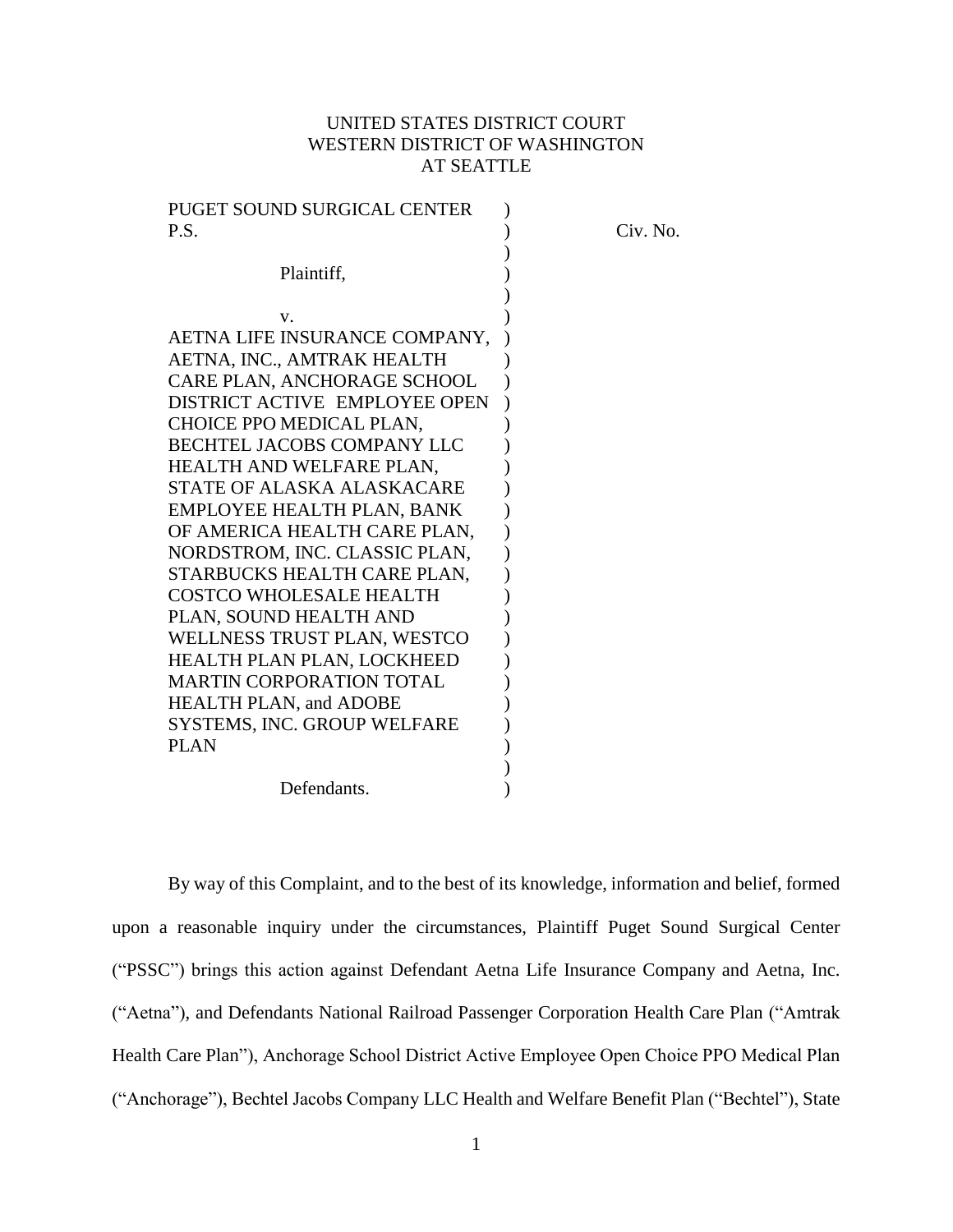of Alaska AlaskaCare Employee Health Plan ("Alaska"), Bank of America Health Care Plan ("BoA"), Nordstrom, Inc. Classic Plan, Starbucks Health Care Plan ("Nordstrom"), Costco Wholesale Health Plan (Costco"), Sound Health and Wellness Trust Plan ("Sound Health"), WESTCO Health Plan ("Westco"), Lockheed Martin Corporation Total Health Plan ("Lockheed"), and Adobe Systems, Inc. Group Welfare Plan ("Adobe") (collectively, the "Plan Defendants"). The Plan Defendants sponsor the Group Benefits Programs under which the PSSC patients described below receive health care coverage, and are upon information and belief selffunded groups (meaning they pay the costs of health care for their employees out of their own assets). The Corporate Benefits Committee of each Plan (or in the case of the State of Alaska AlaskaCare Employee Health Plan, the Commissioner, is the Plan Administrator. Aetna is the claims administrator and third-party administrator ("TPA") for these health care plans. For some PSSC patients, Aetna is the insurer.

1. This is an action under the Employee Retirement Income Security Act of 1974, as amended ("ERISA"), and its governing regulations, concerning Aetna's refusal to provide coverage and denial of benefits for a large number of medically necessary procedures performed by PSSC, an out-of-network provider. PSSC also brings state law fraudulent misrepresentation and unjust enrichment claims involving health care plans not subject to ERISA.

2. As alleged below, an investigator for Aetna's Special Investigations Unit ("SIU") purported to have found a "discrepancy" in the claims PSSC had submitted to Aetna related to bariatric surgery being billed together with laparoscopy, since this investigator unilaterally and arbitrarily decided that the laparoscopy was an incidental procedure to bariatric surgery. The investigator did not accuse PSSC of fraudulent billing practices and to this day Aetna has not brought any action against PSSC.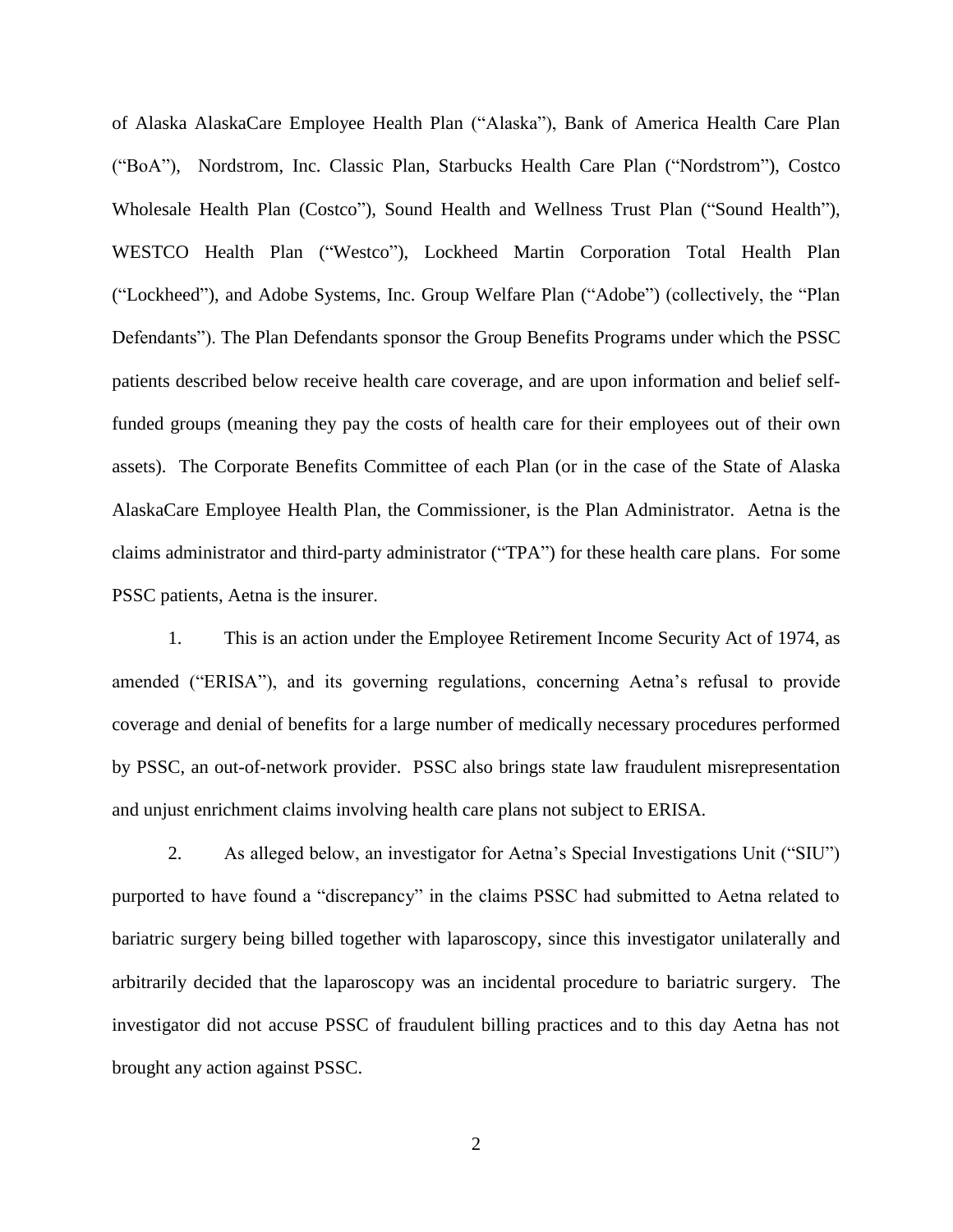3. Although this unilateral decision was, in fact, contrary to Aetna's own clinical policy for bariatric surgery, as further described below, Aetna's investigator sought to recoup all the monies Aetna had paid for these claims. However, because PSSC was out-of-network, Aetna could not recoup monies from PSSC.

4. Instead, the investigator pended PSSC's claims. This is performed by placing a claims processing code, or "flag," on a provider's account, so that submitted claims are automatically not paid. Upon information and belief, Aetna's claims processing system was – and continues to be – incapable of flagging only certain claims, and consequently all of PSSC's submitted claims were and continue to be denied. Each such denial constituted an adverse benefit determination under ERISA. The amount of denied claims is more than \$6 million.

5. In an effort to resolve this matter short of litigation, PSSC's counsel sent a letter to Aetna's counsel and to the investigator setting out the disputed issues and inviting a discussion. Aetna failed to respond, preferring to deny all of PSSC's submitted claims for surgery and other procedures for Aetna's members.

### **JURISDICTION**

6. The Court has subject matter jurisdiction over PSSC's ERISA claims under 28 U.S.C. § 1331 (federal question jurisdiction), and supplemental jurisdiction over PSSC's state-law claims.

7. The Court has personal jurisdiction over the parties because Plaintiffs submit to the jurisdiction of this Court, and each Defendant systematically and continuously conducts business in this State, and otherwise has minimum contacts with this State sufficient to establish personal jurisdiction over each of them.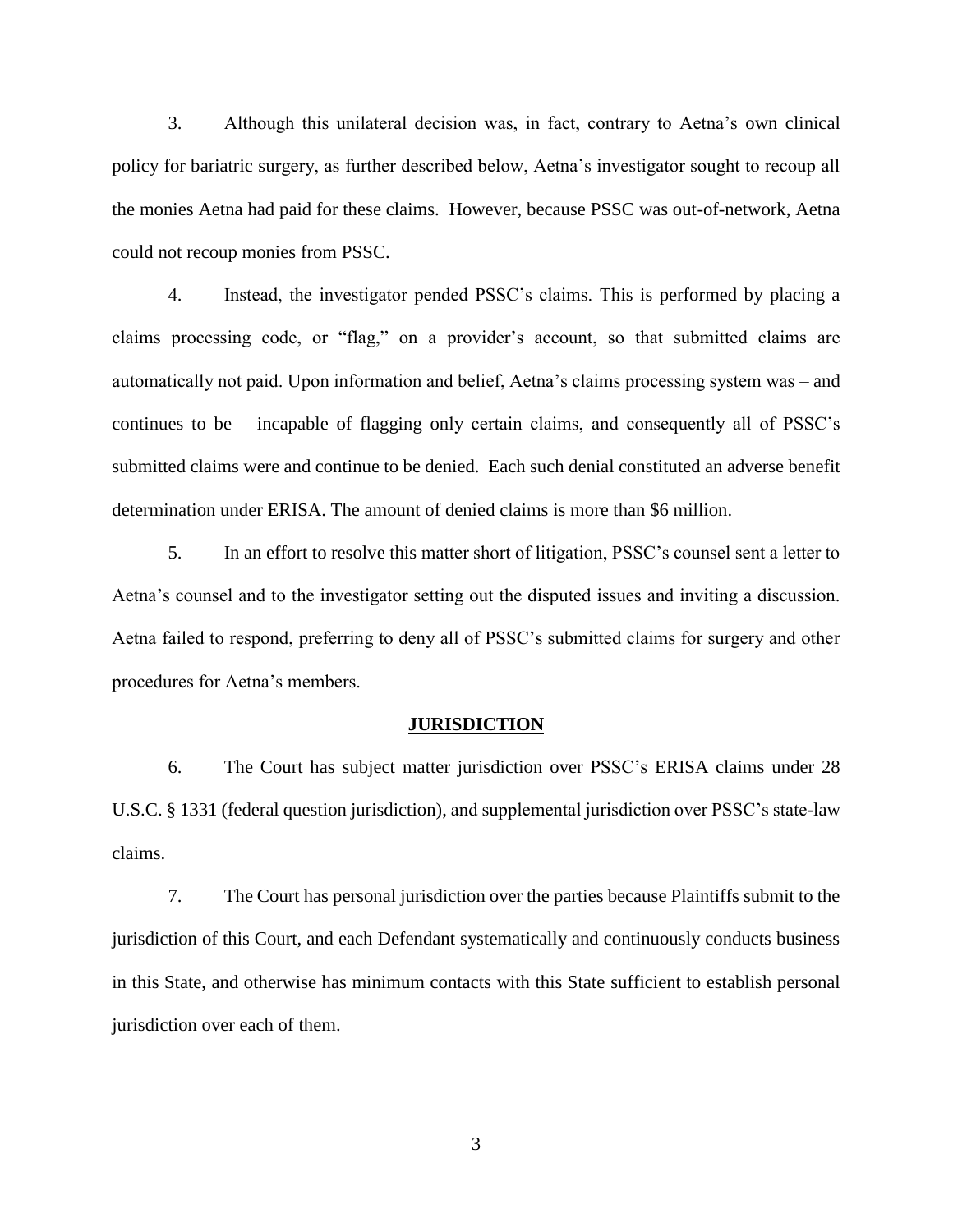8. Venue is appropriately laid in this District under 28 U.S.C. § 1391 because (a) Aetna resides, is found, has an agent, and transacts business in this District and (b) Aetna conducts a substantial amount of business in this district, including marketing, advertising and selling insurance products, and insures and administers group healthcare insurance plans both inside and outside this District, including from offices located in this District; and (c) the Plan Defendants transact business in this District.

### **PARTIES**

9. Plaintiff Puget Sound Surgical Center's principal place of business is 21911 76<sup>th</sup> Avenue West, Edmonds, Washington 98026.

10. Defendant Aetna is an insurance company that provided both risk-based insurance to fully insured plans and third-party administration services to self-funded plans, including to the Plan Defendants. Aetna's corporate headquarters were located at 151 Farmington Avenue, Hartford, Connecticut 06156. Aetna reportedly is relocating to New York City. By administering the Plan Defendants' plans, including by making coverage and benefit decisions and deciding appeals, Aetna is a fiduciary as defined by ERISA.

11. Defendant Bank of America is incorporated in Delaware and is the plan sponsor of the self-funded Group Benefits Program under which certain of PSSC's patients receive health care coverage. (The names and other personal health information ["PHI"] is omitted here and will be made available in full to Aetna and as appropriate to the Plan Defendants in discovery once a HIPAA Confidentiality Order is entered by the Court.) Bank of America's Corporate Benefits Committee is the plan administrator. Bank of America's corporate headquarters is 100 North Tryon Street, Charlotte Street, North Carolina 28255.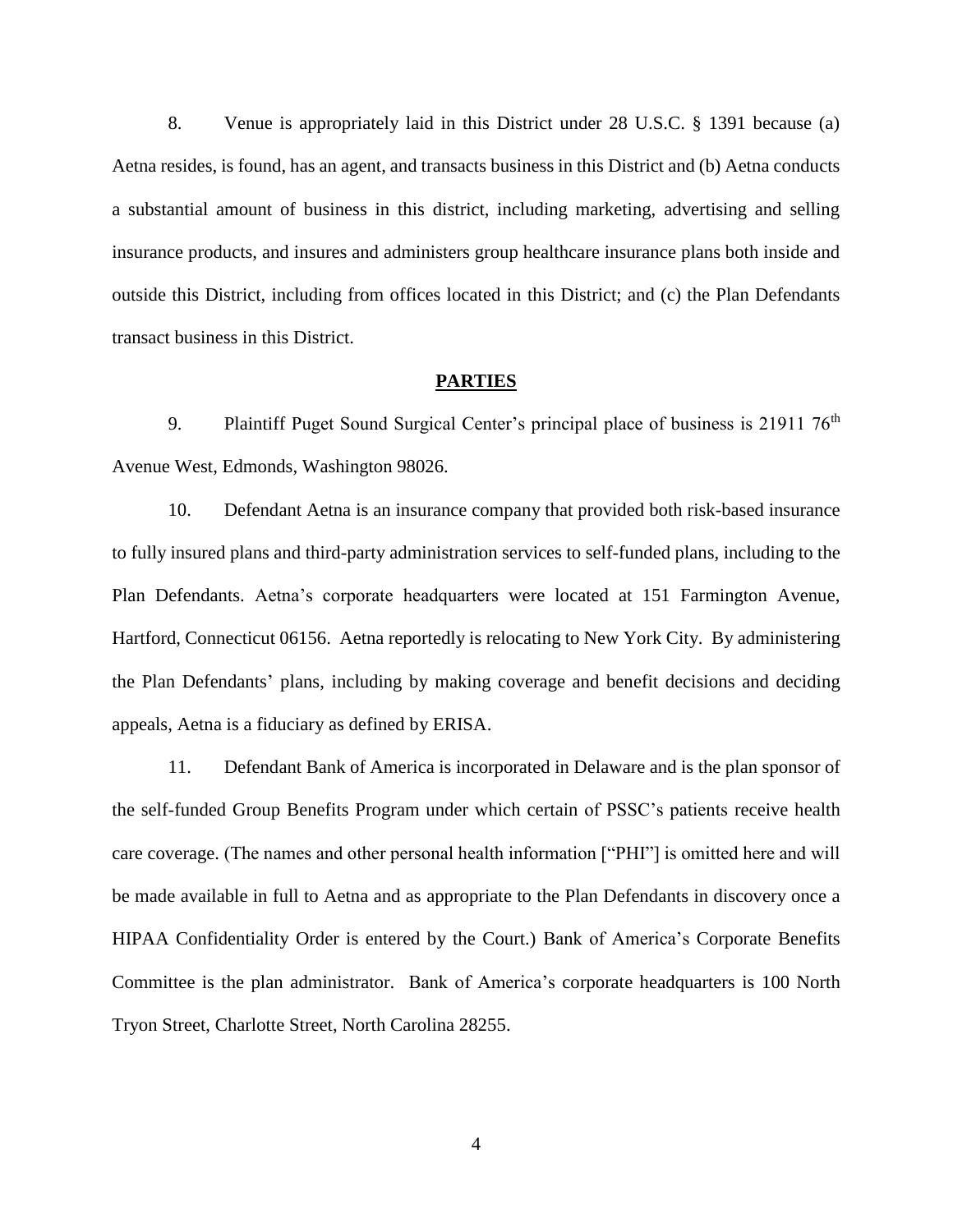12. Defendant State of Alaska AlaskaCare Employee Health Plan is a Group Benefits Program under which certain of PSSC's patients receive health care coverage. Its address is 333 Willoughby Avenue, 6<sup>th</sup> floor, Juneau, AK 99801. Aetna is the medical claims administrator for this plan.

13. Defendant Amtrak Health Care Plan is a Group Benefits Program under which certain of PSSC's patients receive health care coverage. Its address is 60 Massachusetts Avenue NE, Washington DC 20002.

14. Defendant Anchorage School District Active Employee Open Choice PPO Medical Plan is a self-funded Group Benefits Program under which certain of PSSC's patients receive health care coverage. Its address is 5530 East Northern Lights Blvd., Anchorage, AK 99504.

15. Defendant Bechtel Jacobs Company LLC Health and Welfare Benefit Plan is a Group Benefits Program under which certain of PSSC's patients receive health care coverage. Its address is Highway 58, Blair Road, East Tennessee Technology Park, Oak Ridge, TN 32831.

16. Defendant Nordstrom, Inc. Classic Plan is a Group Benefits Program under which certain of PSSC's patients receive coverage. Its address is 1617 6<sup>th</sup> Avenue, Seattle, WA 98101.

17. Defendant Starbucks Health Care Plan is a Group Benefits Program under which certain of PSSC's patients receive coverage. Its address is 2401 Utah Avenue South, Seattle, WA 98134.

18. Defendant Costco Wholesale Health Plan is a Group Benefits Program under which certain of PSSC's patients receive coverage. Its address is 999 Lake Drive, Issaquah, WA 98027.

19. Defendant Sound Health and Wellness Trust Plan is a Group Benefits Program under which certain of PSSC's patients receive coverage. Its address is 201 Queen Anne Avenue N, #100, Seattle, WA 98109.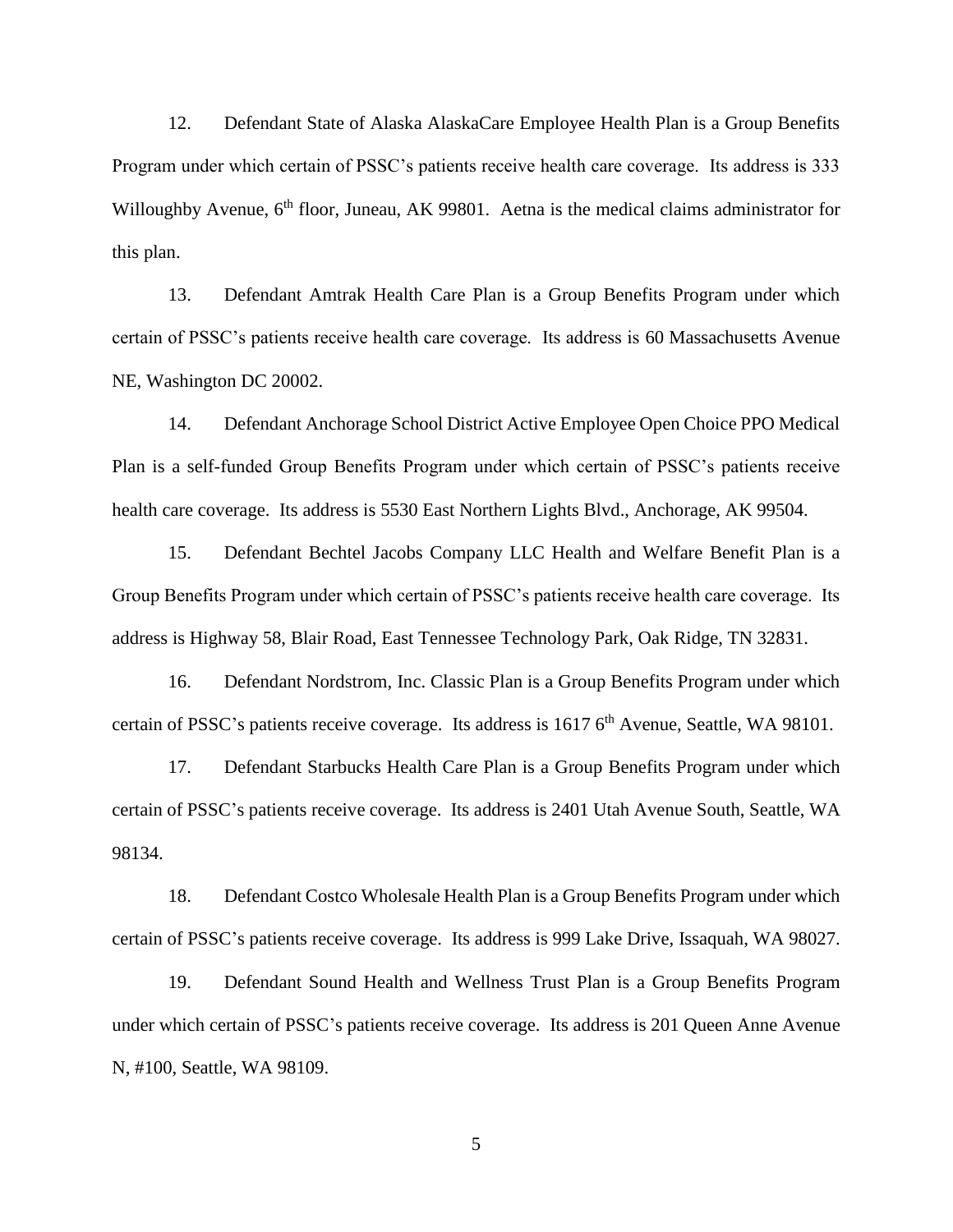20. Defendant WESTCO Health Plan is a Group Benefits Program under which certain of PSSC's patients receive coverage. Its address is 6875 South 900 East, Suite 700, Midvale, UT 84047.

21. Defendant Lockheed Martin Corporation Total Health Plan is a Group Benefits Program under which certain of PSSC's patients receive coverage. The address of the plan sponsor and administrator is 6801 Rockledge Drive, Bethesda, MD 20817.

22. Defendant Adobe Systems, Inc. Group Welfare Plan is a Group Benefits Program under which certain of PSSC's patients receive coverage. The address is 345 Park Avenue, San Jose, CA 95110.

### **FACTUAL ALLEGATIONS**

23. On May 5, 2016, Deborah J. Giorgetti, the Aetna SIU investigator, sent a letter to plaintiff PSSC stating that she had completed a review of claims PSSC had submitted to Aetna. Giorgetti purported to identify a "discrepancy that *may have* resulted in an overpayment." She further stated that a medical director, whom she refused to identify, contended that CPT code 43281 (laparoscopy, surgical, repair of esophageal hernia) was either billed alone for bariatric surgery (gastric sleeve) or billed together with bariatric surgery and CPT code 43775-59. This anonymous medical director contended that laparoscopy was an incidental procedure to bariatric surgery and should not have been separately reimbursed by Aetna.

24. Laparoscopy is a surgical procedure with its own separate CPT code in which a fiber-optic instrument is inserted through the abdominal wall to view the organs in the abdomen. Modifier -59 is used to indicate that a procedure or service was distinct or independent from other services performed on the same day. Its use is described in detail in the National Correct Coding Initiative ("NCCI").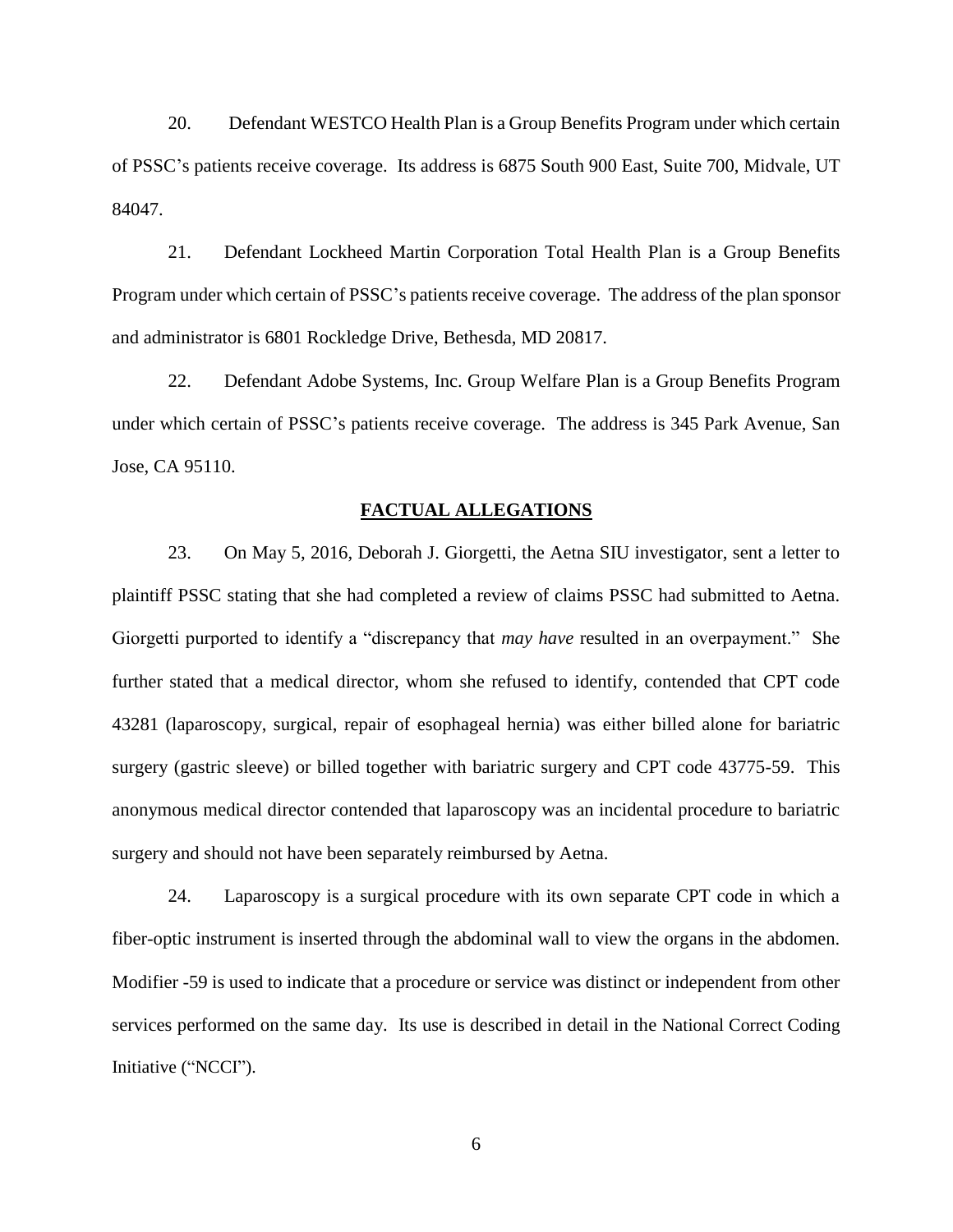25. Laparoscopy is not an incidental procedure to a gastric sleeve procedure and both surgical procedures were billed correctly using the -59 modifier. In fact, laparoscopy is a more complex surgical procedure.

26. Giorgetti represented that the time frame for Aetna's adjudication of PSSC's claims would be "extended," without any further indication of a timetable. She denied that the claims were being "held." Significantly, she referred to PSSC's non-existent provider contract, which she said required PSSC "to cooperate with Aetna to secure the return of any overpayment or payment made in error, and to forward to Aetna within a reasonable time any such overpayment."

27. At no point did Giorgetti, despite PSSC's submission of medical records and appeals, evaluate the merits of its particular claims based on the medical records, as promised. She did not state that there was a discrepancy, only that there "may" have been. Nonetheless, Giorgetti placed a flag on PSSC's account with Aetna such that no claims were reimbursed going forward.

28. A flag is a processing code appended to a provider's account that instructs the normal auto-adjudication of claims to deny all claims and append certain denial codes to the Explanation of Benefits ("EOB"). These denial codes do not accurately reflect the reason for the denial, however, which is that the computerized software is instructed to deny the claims.

29. Health care insurers, like Aetna, flag providers through their SIU when they cannot force recoupments. When Giorgetti discovered that PSSC was out-of-network and that it was too difficult to recoup from it (notwithstanding there was no basis whatsoever to do so), she simply entered a processing code into Aetna's system that resulted in Aetna's denial of all of PSSC's claims – not limited to the laparoscopy-bariatric surgery issue that ostensibly was the sole focus of her investigation.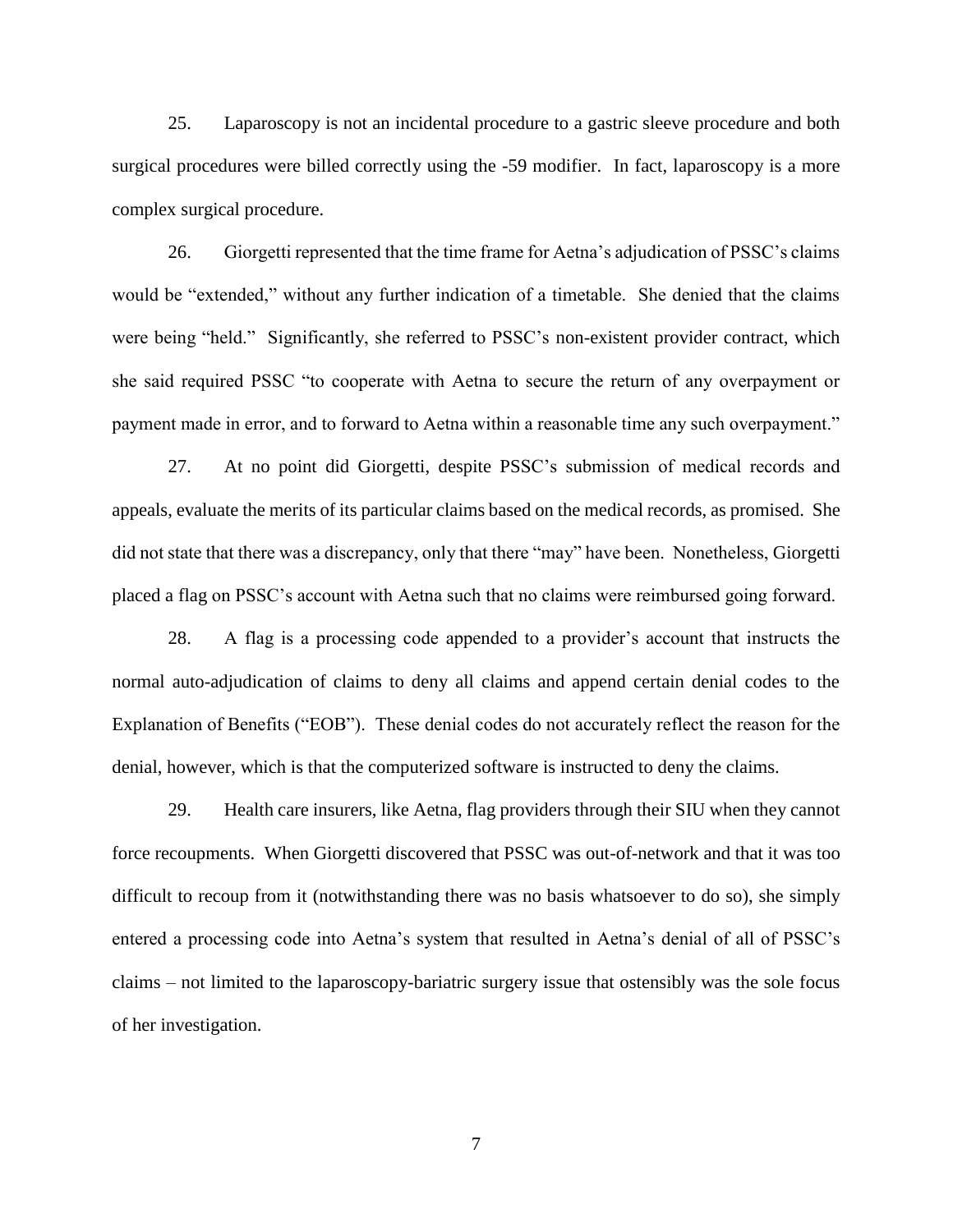30. Aetna's SIU has a financial incentive to pend and deny claims, since it reports amounts "saved" from reimbursing PSSC and other providers directly to Aetna management. It has a monthly and yearly budget of savings it must generate and executive compensation, including the personal compensation of the investigators, is based on making these numbers.

31. In her May 5, 2016 letter, Giorgetti represented that she did not pend or hold claims. This was a misrepresentation. Placing a flag on PSSC's claims pends them – until the flag is removed. Under ERISA, this is an adverse benefit determination, under which Giorgetti's conduct exposed Aetna to liability for prompt pay interest.

32. On June 30, 2016, PSSC responded to Giorgetti's May 5, 2016 letter, supplementing a telephone conversation she had with the head of PSSC's billing department. PSSC advised Giorgetti that CPT code 43281 is not incidental to CPT code 43775 and modifier - 59 was properly used to identify each separate and distinct procedure under the NCCI.

33. On July 15, 2016, Giorgetti ignored PSSC's reference to NCCI – which is the industry standard – and responded that "Aetna's policies regarding the handling of CPT code 43281 is [sic] similar to several other major insurance companies." In other words, although Aetna's policies were baseless and found nowhere in any plan or Summary Plan Description ("SPD"), other insurers were doing it.

34. Giorgetti also stated that Aetna had a Clinical Policy for the medical necessity of bariatric surgery and that "[t]here are a few CPT codes in which CPT code 43281 is not acceptable, including 43775.

35. Upon information and belief, the Clinical Policy Giorgetti referred to is entitled "Obesity Surgery" (No. 0157). It does not state that CPT code 43281 is incompatible with CPT code 43775.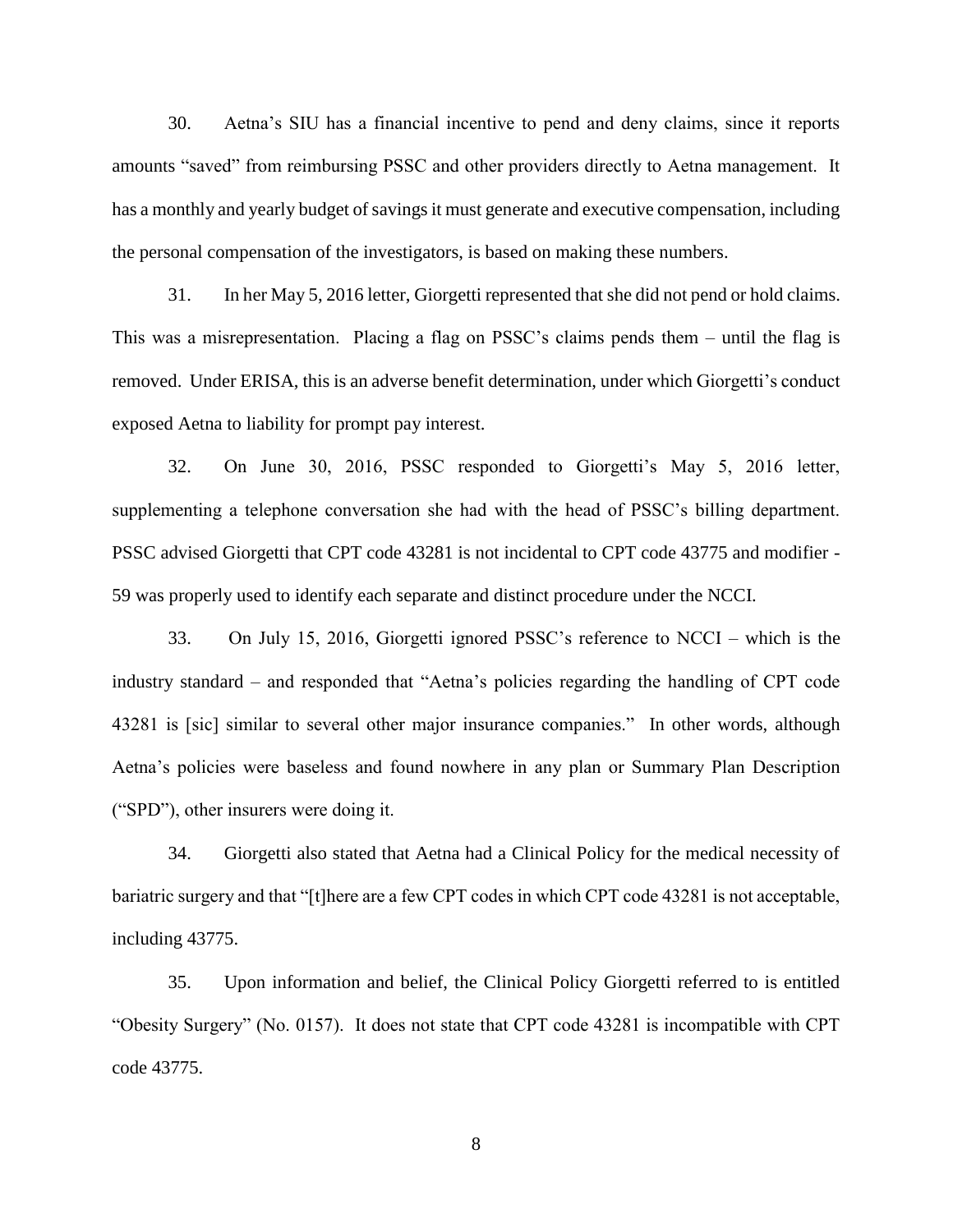36. Giorgetti also referred to another surgical issue involving PSSC: hernia repair discovered during the course of a laparoscopic gastric procedure. She took the unilateral position that surgical repair of a hernia was incidental to gastric surgery unless the hernia was found before the bariatric surgery was documented.

37. There is no legitimate basis for such a position. And it is doubly ironic since Giorgetti's position was that the laparoscopic gastric surgery was incidental to another surgical procedure (bariatric surgery), such that if Giorgetti were to be believed the hernia repair would be incidental to another incidental procedure. As a consequence of this CPT code shell game, Aetna would never pay for anything since every procedure was incidental to every other procedure.

38. As a matter of medical coding – and common sense – there is also no basis to call a hernia surgical repair incidental when discovered in the course of gastric surgery – when the surgeon can clearly see and then repair the hernia – but not incidental only when a physician can see a hernia protruding from a patient's (clothed) body. And even more remarkable is Giorgetti's position that the hernia repair would not be incidental if the surgeon performing the laparoscopic gastric surgery saw the hernia *and did nothing other than document it* and closed up the patient. Then, a few days later, if the same surgeon opened up the patient again and repaired the hernia (with all the attendant surgical and anesthesia risks), ostensibly this surgery would be separately reimbursable. But no surgeon would ethically do such a thing.

39. The remainder of Giorgetti's July 15, 2016 letter are even more troubling. Contrary to her representations in the May 5, 2016 letter, she stated that all PSSC claims with CPT codes billed on the same day as CPT code 43281 will be pended by the SIU, and that "claims are pended for review" by other departments. This concession demonstrates that Giorgetti's initial denial that she had ever pended PSSC's claims were false and fraudulent when made.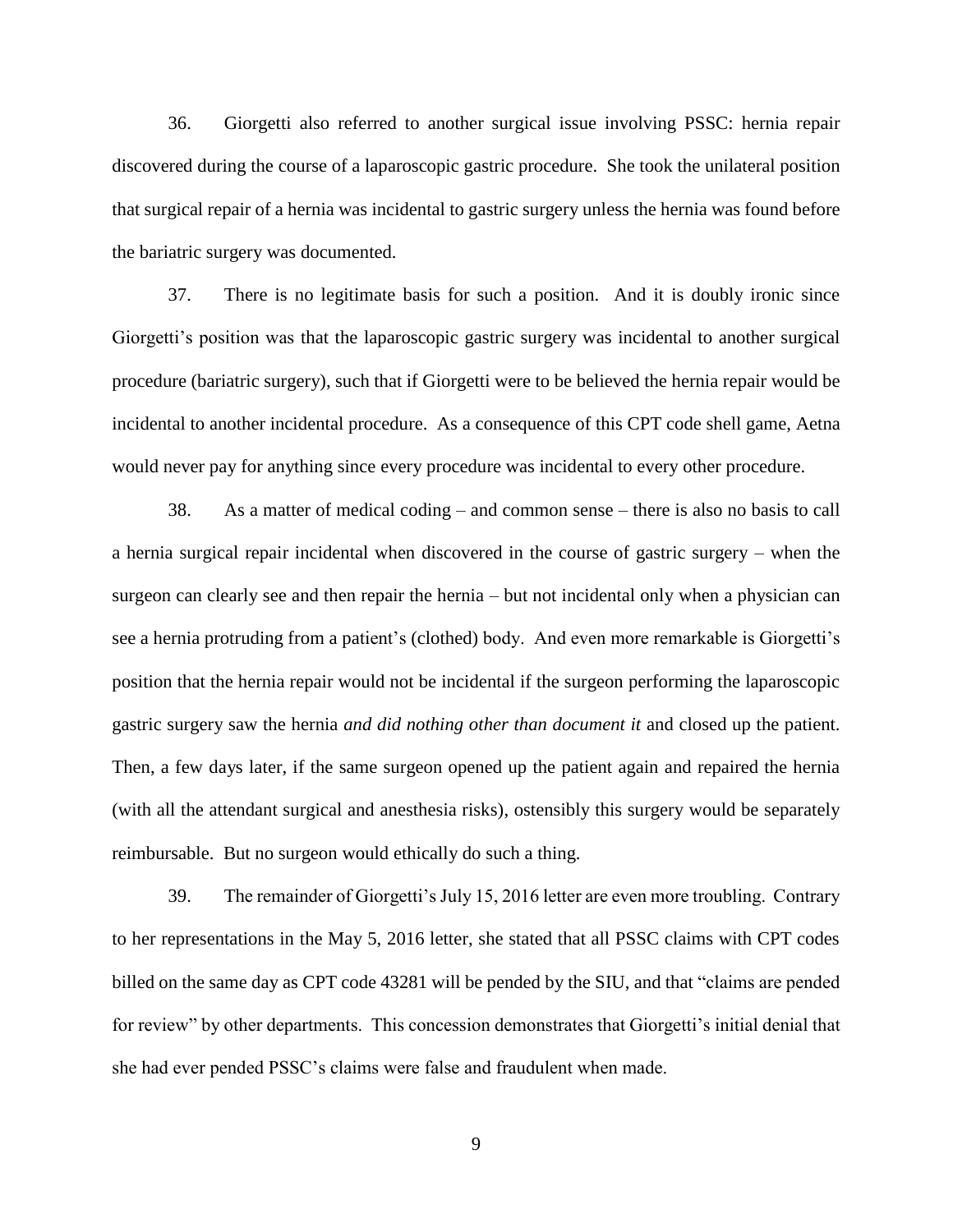40. On September 16, 2016, PSSC's outside counsel sent a letter to Giorgetti setting out the number of claims pended as of that time and their value and demanded that they be processed and paid. Giorgetti refused to respond.

41. On November 26, 2016 Aetna sent a recoupment demand to PSSC for \$40,000 involving the same 43281/43775 issue. PSSC denied this demand on December 19, 2016.

42. On June 19, 2017, PSSC's new outside counsel sent a letter to Giorgetti and Aetna's West Region General Counsel Mary V. Anderson setting out the above and the claims at issue and inviting the parties to resolve the issues short of litigation. Once again, Aetna refused to respond.

### **The Explanation of Benefits**

43. In hundreds of EOBs, Aetna attempted to cover up the fact that it was denying all of PSSC's claims by invoking adjustment codes and remark codes that do not factually describe the real reason for the denials. As put into motion by Giorgetti, they constitute fraud on the part of Aetna and adverse benefit determinations under ERISA.

44. Although some plans do not cover bariatric surgery, none of these plans are at issue in this case, and for each PSSC patient their plans do cover bariatric surgery (and hernia repair). None make any reference to how bariatric surgery, laparoscopy, or hernia repair, is coded, or whether one procedure is incidental to another. Nor is the medical necessity of the bariatric surgery at issue, since Aetna reimbursed PSSC for one of the bariatric surgical procedures, although incompletely.

45. In numerous EOBs sent to PSSC, Aetna under-reimbursed PSSC or denied the claim entirely when PSSC billed under CPT code 43774 (laparoscopy, surgical, removal of adjustable gastric restrictive device and subcutaneous port components). Aetna used the adjustment code PR-96 and remark code N130.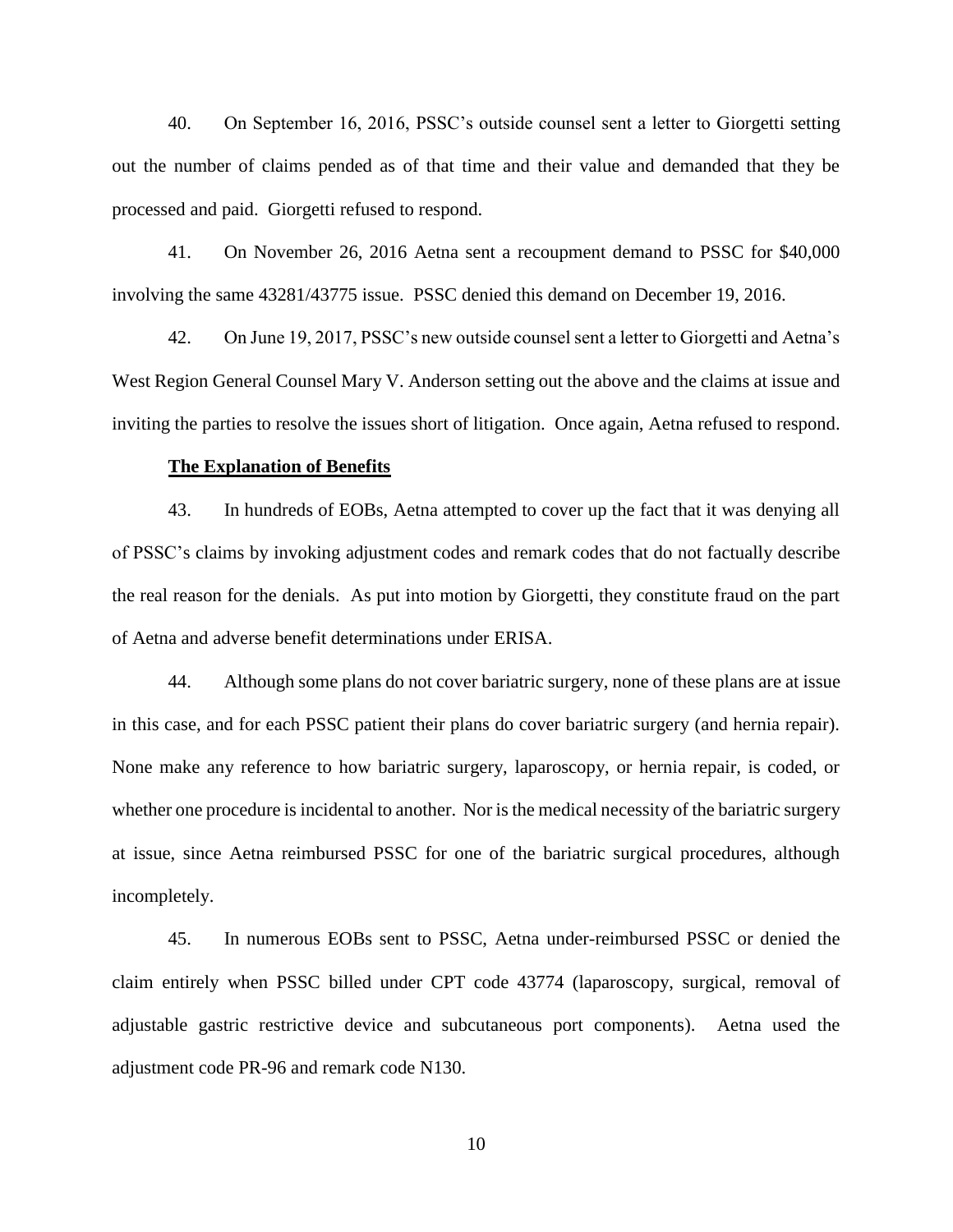46. PR-96 states: "Non-covered charge. At least one remark code must be provided (may be comprised of either the NCPDP reject reason code or remittance advice remark code that is not an alert). Note: Refer to the 835 healthcare policy identification segment (loop 2110 service payment information REF), if present.

47. N130 states: Consult plan benefit document/guidelines for information about restrictions for this service.

48. The language of PR-96 is gibberish. It provides no basis to deny or underreimburse payment of this surgical procedure. N130 is inadequate under ERISA and the rules promulgated under ERISA. Under 29 CFR § 2560.503-1, adverse benefit determinations must include required disclosures, which include the specific reason(s) for the denial of a claim, reference to the specific plan provisions on which the benefit determination is based, and a description of the plan's appeal procedures. PR-96 and N130 provide none of these required disclosures.

49. At other times, Aetna denied laparoscopy billed under CPT code 43774 as experimental and investigational, using adjustment code PI-55 and remark code N623. Laparoscopy is not experimental and investigational, as evidenced by, among other things, Aetna's conclusion in other EOBs that it was medically necessary (although denied for other reasons). Laparoscopy is described as a covered, medically necessary surgical procedure in Aetna's clinical bulletins, including "Obesity Surgery." Denying this procedure as experimental and investigational was a pretext for flagging the claim by Aetna's SIU.

50. In other EOBs, Aetna denied or under-reimbursed claims using adjustment code PR-45, which states: "Charge exceeds fee schedule/maximum allowable or contracted/legislated fee arrangement."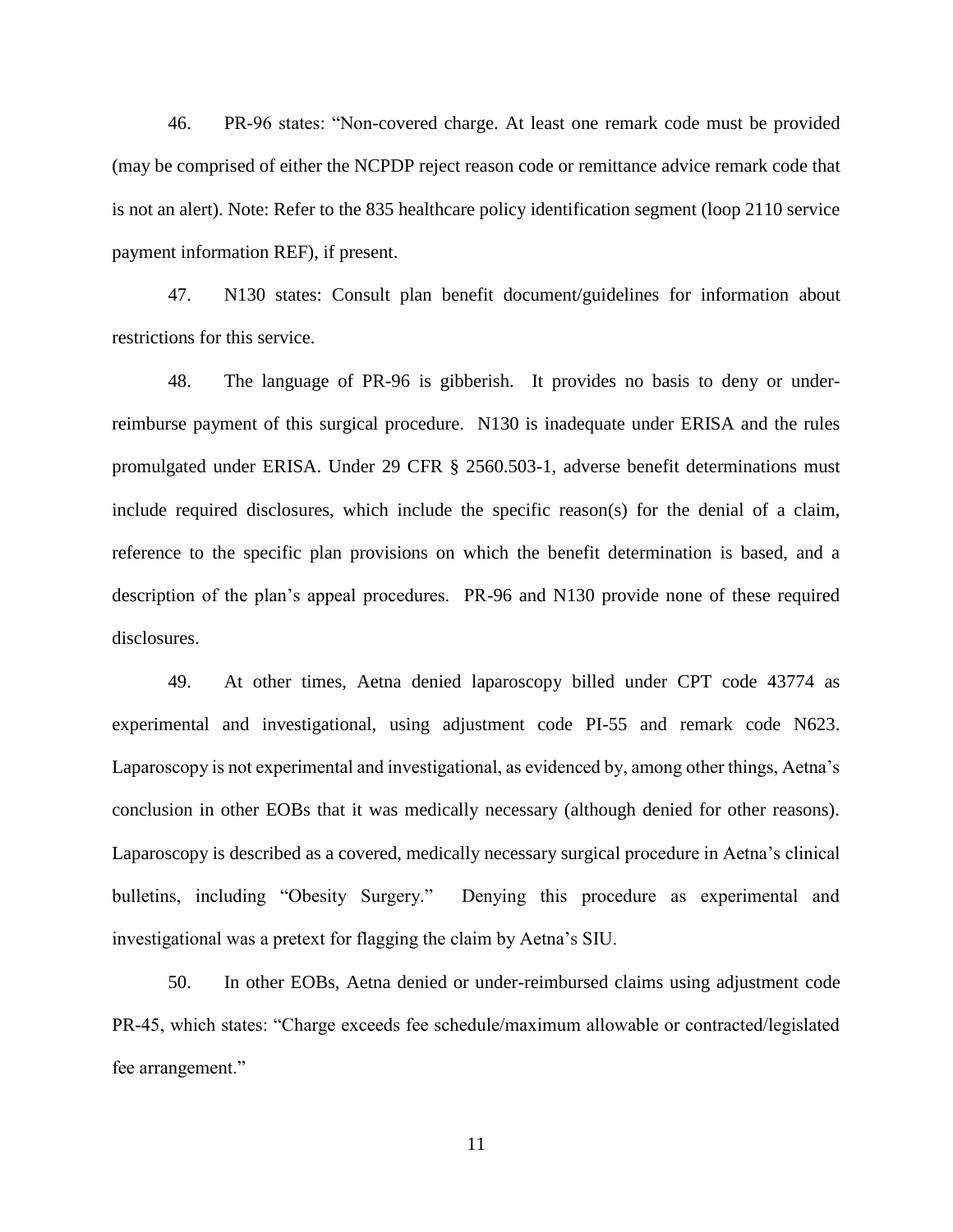51. Since PSSC is and has always been out-of-network with Aetna, there is no fee schedule or contracted fee arrangement, which is exclusively an arrangement for in-network providers. There is no legislated fee arrangement at issue here, and no maximum allowable amount for covered bariatric surgery.

52. Aetna denied reimbursement for other procedures in addition to those described above as incidental to another procedure. It unilaterally determined that an esophagogastroduodenoscopy, CPT code 43235, was incidental to CPT code 43774. As discussed above, Giorgetti's unilateral position was that laparoscopy was incidental to bariatric surgery. In any event, endoscopy and laparoscopy are separately compensable procedures.

53. In a number of EOBs, Aetna denied PSSC's claims using the code for "payor initiated reductions" which states: "Use this code when in the opinion of the payer the adjustment is not the responsibility of the patient, but there is no supporting contract between the provider and the payer (i.e. medical review or professional review organization adjustments)."

54. Payor initiated reductions is SIU-talk for the denial of claims when an out-ofnetwork provider is flagged. It is further evidence that Giorgetti's statements that PSSC's claims would not be held and would be paid upon receipt of medical records were false and fraudulent when made.

55. In a number of instances, Aetna denied reimbursement for CPT code 99213 (evaluation and management of an established patient) as incidental to a surgical procedure. An office visit is not incidental to a surgical procedure unless, unlike here, a provider agreed to this type of reimbursement.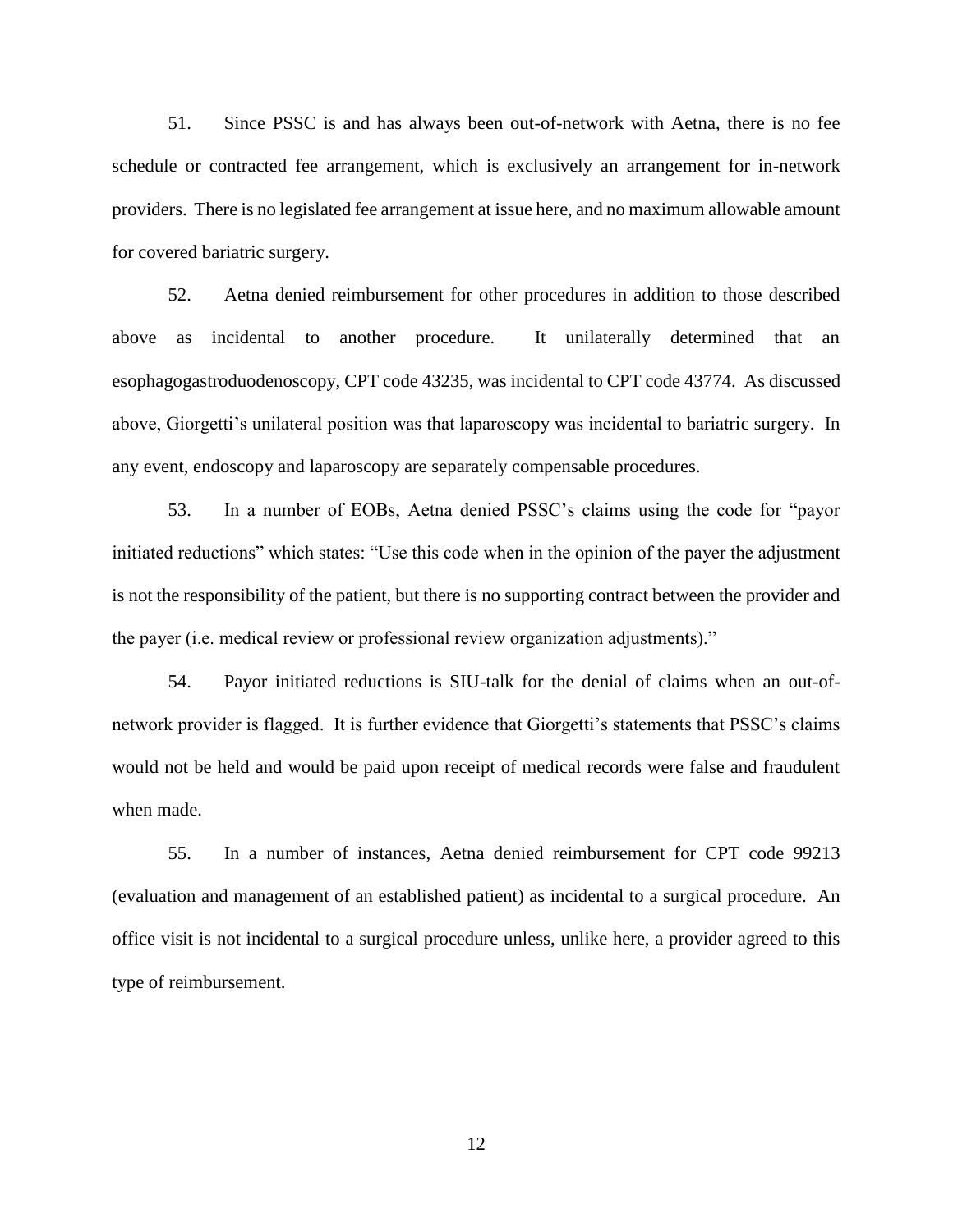56. In other instances, Aetna denied reimbursement for CPT code 99203 (evaluation and management of a new patient) under N-95 and PL-170 because PSSC cannot bill for this service.

57. PSSC may bill for the evaluation and management of a new patient. Denying reimbursement for these claims functions, again, as a pretext for the flagging of PSSC's claims.

58. In some instances Aetna denied claims under adjustment code OA: "other adjustments" which means nothing, and OA-252: "an attachment/other documentation is required to adjudicate this claim/service" without actually specifying what attachment or documentation was required. Such an explanation fails the requirements of 29 CFR § 2560.503-1.

59. Other instances are demonstrably wrong. Aetna denied claims based on the adjustment code CO, for "contractual obligations." "Use this code when a joint payer/payee contractual agreement or a regulatory requirement resulted in an adjustment." There is no contractual agreement because PSSC is out-of-network and there is no regulatory requirement that Aetna deny PSSC's claims. Nor is there any contractual agreement between Aetna and the plan member requiring an adjustment or denial of PSSC's claims.

60. In another instance, PSSC's claims for reimbursement for CPT codes 43281 and 43775 were denied as *both* not covered and incidental to each other, which is mutually inconsistent.

61. In another instance, Aetna denied a claim for bariatric surgery billed under CPT code 43281 as medically unnecessary, but denied CPT code 43775 not itself as medically unnecessary but as incidental to 43281 – which it contended as medically unnecessary. Since the denial of a surgical procedure as incidental to a medically unnecessary surgical procedure is contradictory as a matter of common sense – and frankly Kafkaesque – the only conclusion to be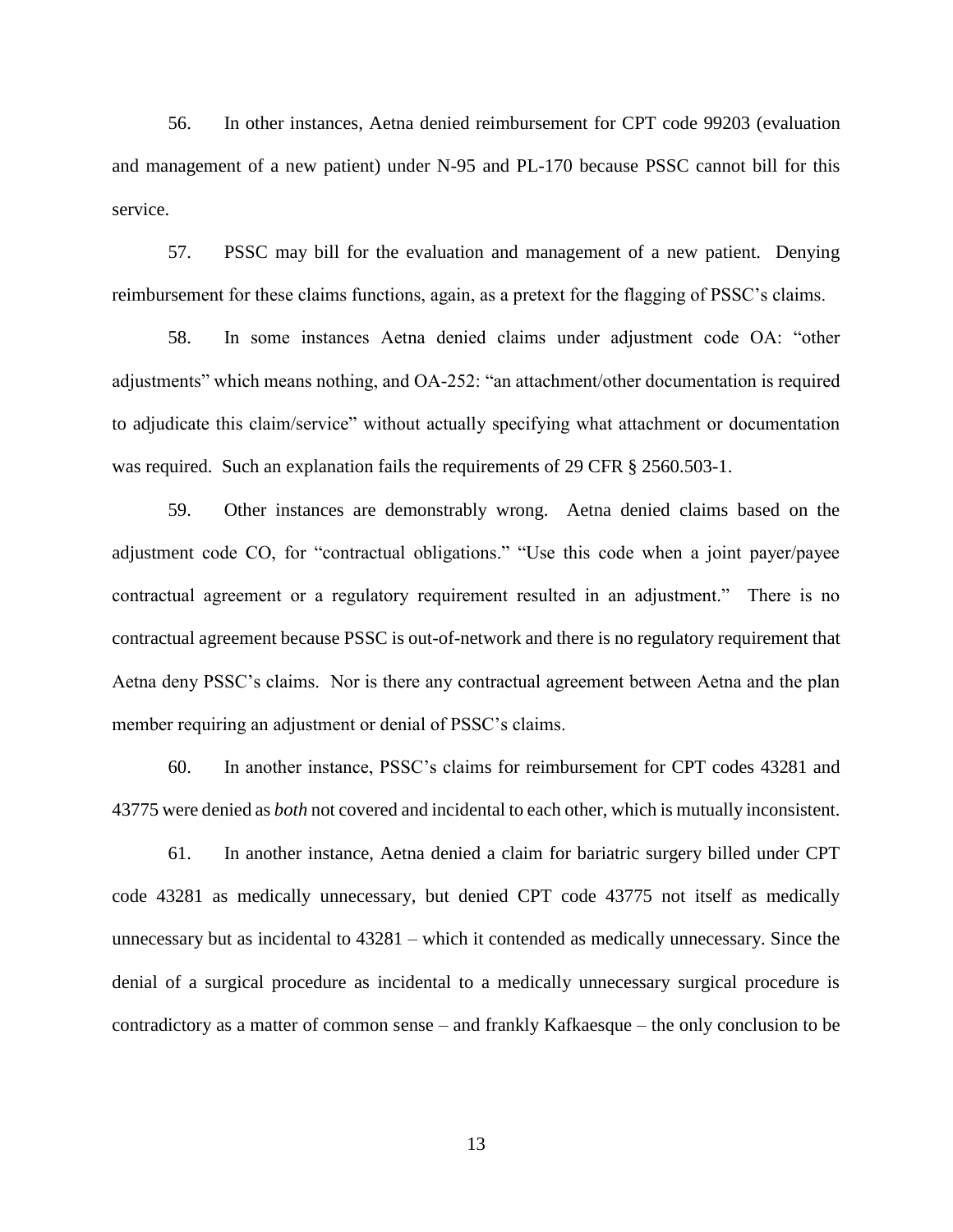drawn is that it was another example of the SIU covering up its flagging of PSSC's claims and the adverse benefit determinations under ERISA.

62. Aetna denied PSSC's billing for nutrition counseling billed under CPT code 97802 as a non-covered charge. Nutrition counseling (as is psychological counseling) is required of all patients prior to undergoing bariatric surgery (excess intake of food may result in the gastric sleeve over-expanding). When bariatric surgery is a covered expense, nutrition counseling must be.

63. There is one claims processing example found in an EOB that is correct and is alleged here to demonstrate how the remainder of the claims should be re-processed. PSSC billed for CPT 49321 (laparoscopy procedure on the abdomen, peritoneum and omentum with biopsy) and CPT code 43644 (laparoscopy, surgical, gastric bypass and Roux-en-Y gastroenterostomy), as well as CPT code 43281. Aetna reimbursed CPT code 43281 under the multiple surgery rule.

64. This was the correct processing procedure. When more than one surgery is performed on the same date of service the multiple surgery rule may apply. When PSSC surgeons performed a laparoscopic gastric procedure and hernia repair, the proper claims processing methodology was to have reimbursed the laparoscopic gastric procedure and applied the multiple surgery rule to the hernia repair surgical procedure, not deemed the hernia repair surgery incidental to the laparoscopic gastric procedure. The identical methodology should have been applied to PSSC's billing for laparoscopy and bariatric surgery – the so-called "discrepancy" that began the investigation resulting in the flagging of PSSC's claims and this litigation.

65. For example, Aetna bundled CPT codes 49040 (drainage of sub diaphragmatic or sub phrenic abscess), 44300 (placement, enterostomy or cesotoby, tube open), 39501 (repair, laceration of diaphragm), 38100 (splenectomy), and 32551 (tube thoracostomy). These surgical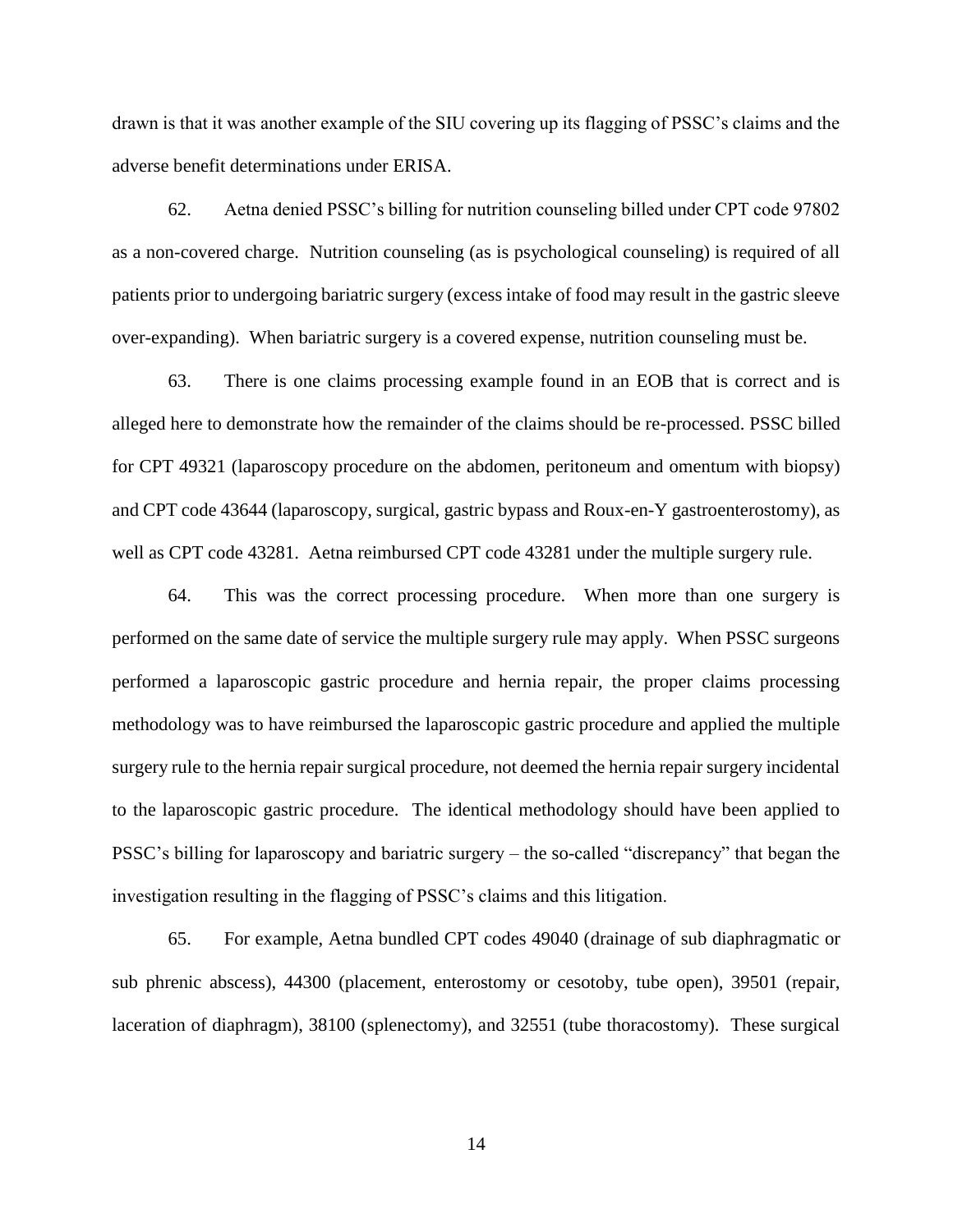procedures are not incidental to one procedure and should not be bundled. Rather, they should be subject to the multiple surgery rule.

### **Specific Examples**

66. By way of examples, for service date June 1, 2016 and patient KE, PSSC billed Aetna \$20,000 under CPT code 43281. Using codes PR-45 and N130, Aetna reimbursed PSSC \$3,200. The insured is an Amtrak employee, and under the Amtrak SPD the self-funded Amtrak plan places no restrictions on bariatric surgery and pays the reasonable and customary fees for this procedure (not the maximum allowable amount).

67. Significantly, in an EOB issued by Aetna for the same service date and the same patient in which PSSC billed \$60,000 and Aetna paid nothing, stating "these expenses require further review," just below the taxpayer number Aetna wrote: "NO PAY."

68. For service date February 12, 2015 and patient CC, PSSC billed \$40,000 under CPT codes 43281 and 43775. Using codes N19 and PR-45, Aetna reimbursed PSSC \$920.65. Patient CC is insured under the Aetna Open Access plan.

69. For service date April 7, 2017 and patient MR, PSSC billed \$150 under CPT code 94690 (oxygen uptake, expired gas analysis) and Aetna paid nothing. The insured is a member of the Anchorage School District Active Employee Open Choice PPO Medical Plan, which is a non-ERISA plan. The Plan document says nothing about Aetna's right to flag or pend claims.

70. For service date August 4, 2016 and patient KH, PSSC billed \$631 under CPT codes 99205 and 93000 (evaluation and management of new patient and electrocardiogram) and Aetna paid nothing. The insured is a member of the Bank of America health care plan, a selffunded plan.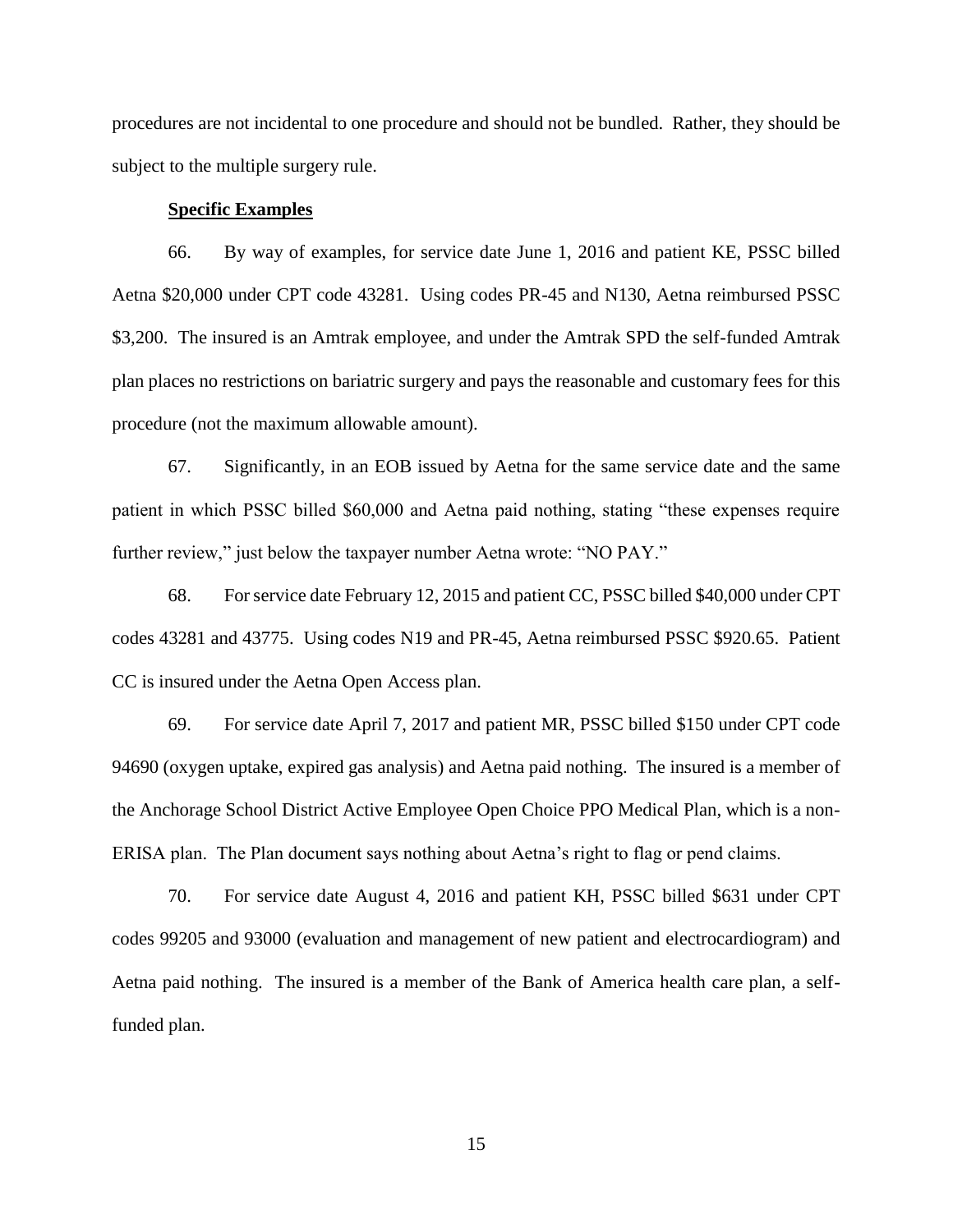71. For service date September 11, 2014 and patient RB, PSSC billed \$40,000 under CPT code 43775 and Aetna paid \$4,770.50. The insured is a member of the Bechtel Jacobs Company LLC Health and Welfare Benefit Plan.

72. For service date April 12, 2016 and patient JD, PSSC billed \$41,540 under CPT codes 43775, 43821 and 43235 and Aetna paid \$7,086.11, using N130 and PR-45. Because two surgeons were involved, PSSC billed \$40,000 using modifier -62 and was paid \$6,251. Aetna took the position the procedure was incidental to the primary procedure, and the charge exceed the nonexistent fee schedule. For service date August 26, 2015 and patient NP, PSSC billed \$70,450 under CPT codes 44180, 43775 and 43235 and Aetna paid \$20,520. Patients JD and NP are members of the State of Alaska AlaskaCare Employee Health Plan. The Commissioner is the Plan Administrator. The plan covers bariatric surgery and says nothing about flagging or pending claims.

73. For service dates April 24-25, 2017 and patient KK, PSSC billed \$230,000 for a large number of separate surgical procedures under CPT codes 43775, 43281, 96361, and 96360. Aetna paid nothing. The patient is a beneficiary of the Nordstrom, Inc. Classic Plan.

74. For service dates November 2, 2016, January 23, 2017, and March 15, 2017 and patient GC, PSSC billed for a number of procedures under CPT codes 43239 (esophagogastroduodenoscopy), 43774, 43775, and 43281. For the endoscopy procedure PSSC billed \$7,500 and Aetna paid \$640. For the laparoscopy, PSSC billed \$20,000 and Aetna paid \$1,007.41; for the co-surgeon Aetna paid \$161.18. For the remaining surgical procedures in which PSSC billed \$75,000 each, Aetna paid nothing, leaving an unpaid balance of \$196,592. The patient is a beneficiary of the Starbucks Health Care Plan.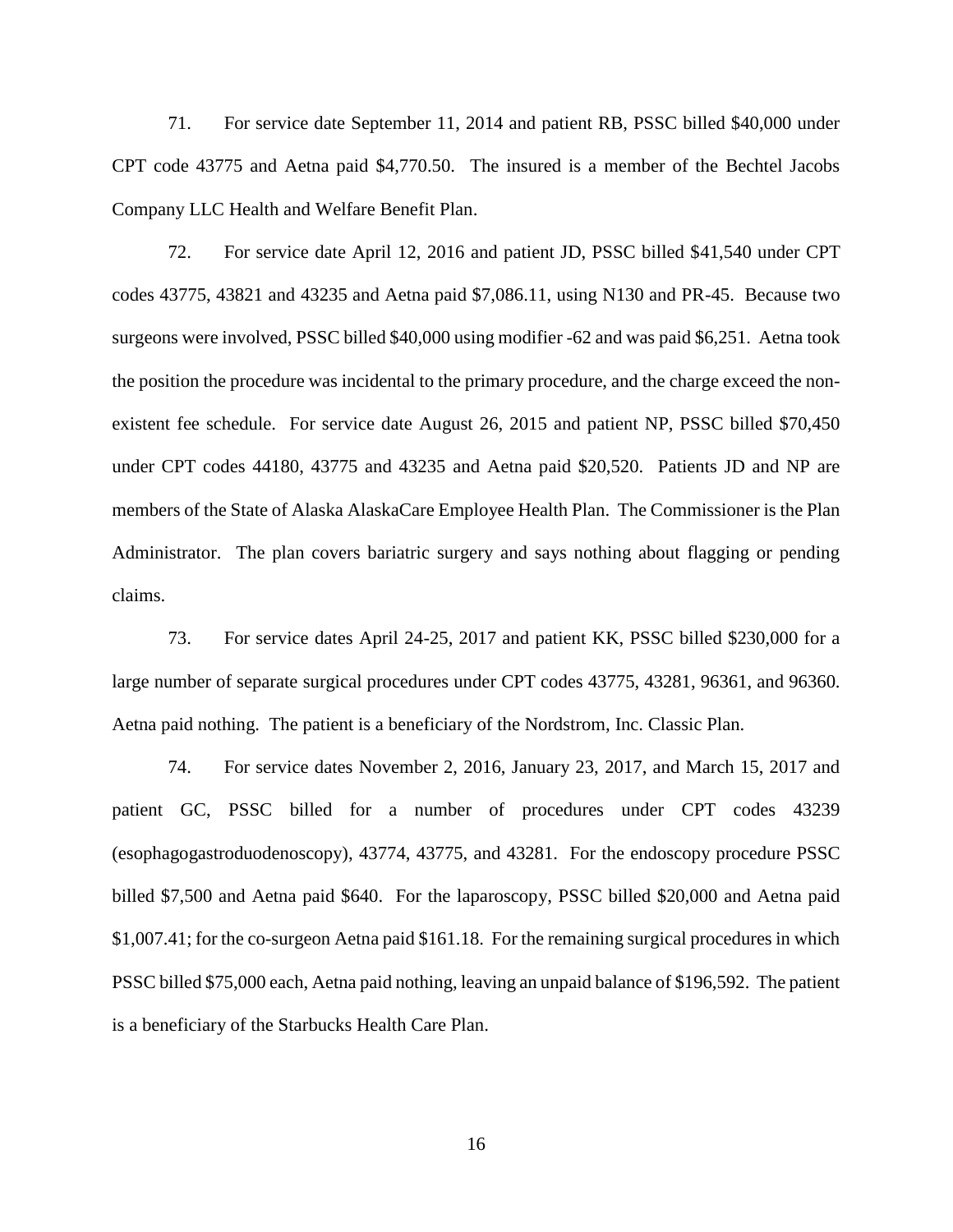75. For service dates May 7, 2014 and July 13, 2016 and patient VA, PSSC billed under CPT code 43775. For one procedure, Aetna paid \$5,625.90, leaving a balance of \$14,374.10. For a second procedure, billed for \$75,000, Aetna paid \$45,597.01, leaving a balance of \$29,502.99. For a third procedure billed for \$40,000, Aetna paid \$14,102, leaving a total unpaid balance of \$57,879.09. The patient is a beneficiary of the Costco Wholesale Health Plan.

76. For a number of service dates and patients RA, SA, HD, KM. CR, JS, and AW, Aetna's lack of payments left an unpaid balance of \$186,018.49. These patients are beneficiaries of the Sound Health and Wellness Trust.

77. For service date November 1, 2016 and patient RM, PSSC billed \$115,000 under CPT code 43775 (including for a co-surgeon). Aetna paid \$49,825.52, leaving an unpaid balance of \$64,827.08. The patient is a beneficiary of the WESTCO Health Plan.

78. For service date April 12, 2016 and patient MC, PSSC billed \$40,000 under CPT code 43644 (laparoscopy, gastric bypass and Roux-en-Y gastroenterostomy), for which Aetna paid \$4,176.30, leaving an unpaid balance of \$35,827.70. The patient is a beneficiary of the Lockheed Martin Corporation Total Health Plan.

79. For service dates April 10-13, 2017 and patient BA, PSSC billed \$282,204 under CPT codes 43235, 49657, 43775, 43281, 43775, 96361, 96360, 99213 and 73610. Aetna paid nothing. The patient is a beneficiary of the Sarasota County Government Aexcel Plus Aetna Choice POS II Health Care Plan.

80. For service dates April 28, 2015 and March 21, 2016 and patient TS, PSSC billed \$145,000 under CPT codes 43281 and 15830, for which Aetna paid \$49,126.24, leaving an unpaid balance of \$98,389.70. For service dates April 28, 2015 and June 28, 2015 and patient LT, PSSC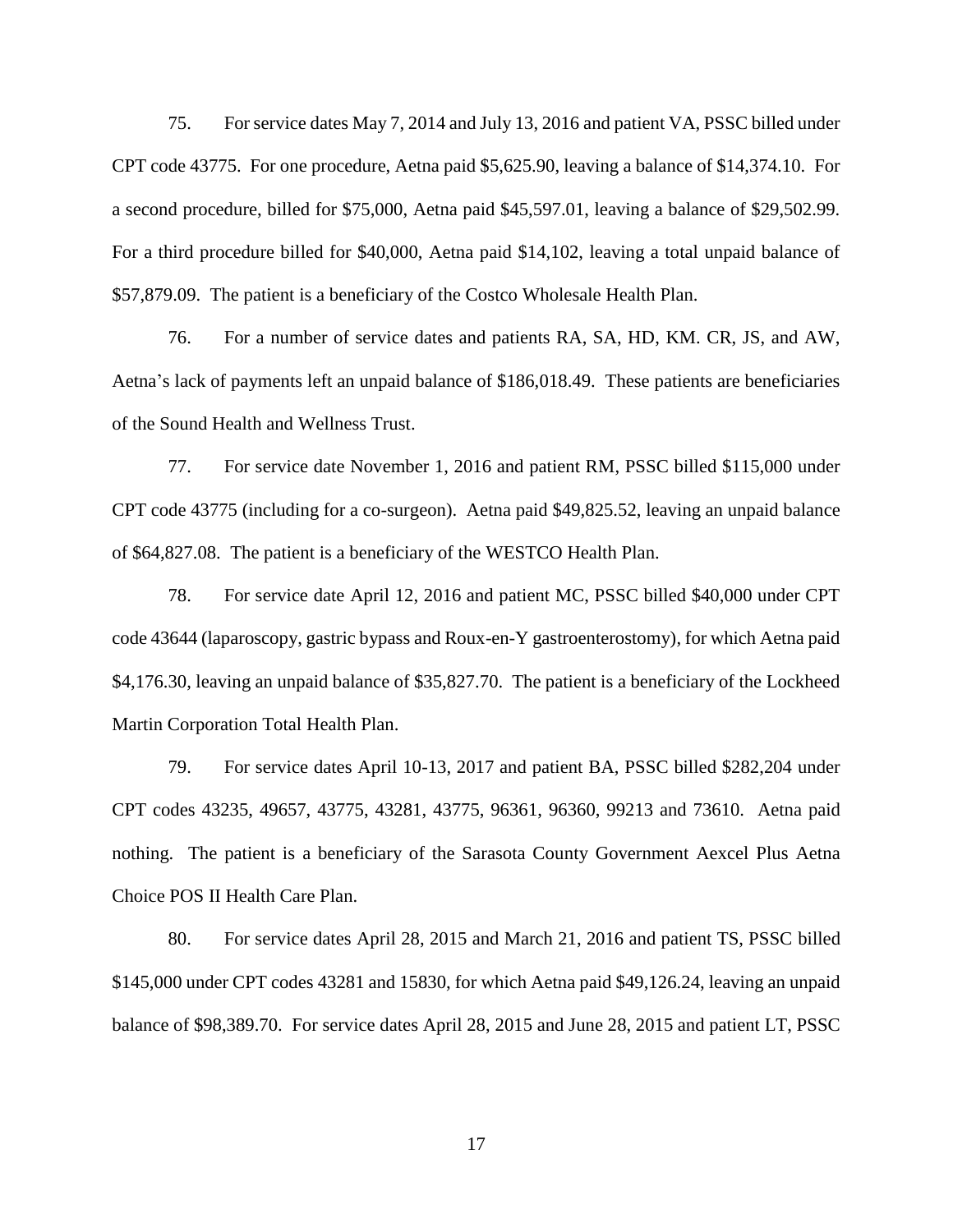billed \$30,281 under CPT codes 15847 and 99214. Aetna paid nothing. The patients are beneficiaries of the Adobe Systems, Inc. Group Welfare Plan.

81. PSSC took assignments of these claims from its patients.

82. PSSC exhausted its administrative remedies by appealing the denials or underreimbursements of each of these claims and receiving a denial of these appeals (or Aetna's failure to respond). Alternatively, exhaustion is futile because Aetna's appeals staff do not have permission to overrule the determination to deny, pend, and flag claims made by the SIU department. Further, as alleged above, PSSC sought to exhaust its remedies by appealing to the SIU unit, which was responsible for the non-payment and under-reimbursement of its claims, and was rebuffed. Consequently, this litigation is the only avenue open to it. In addition, under Washington law, failure to adhere to the statutory review requirements results in deemed exhaustion.

#### **COUNT I**

## **CLAIM AGAINST AETNA FOR UNPAID BENEFITS UNDER EMPLOYEE BENEFIT PLAN GOVERNED BY ERISA**

83. As the claims administrator for the Plan Defendants, and as a plan fiduciary because it retains discretion in interpreting the terms of the plan and determines appeals, Aetna must cover and pay benefits to members of the Plan Defendants and fully insured members in accordance to the terms of the plan, and in accordance with ERISA.

84. Aetna violated its legal obligations under the ERISA-governed plans when it denied and under-reimbursed the surgical and other procedures and services PSSC billed to it as described in this Complaint, in violation of ERISA  $\S$  502(a)(l)(B), 29 U.S.C.  $\S$  1132(a)(l)(B).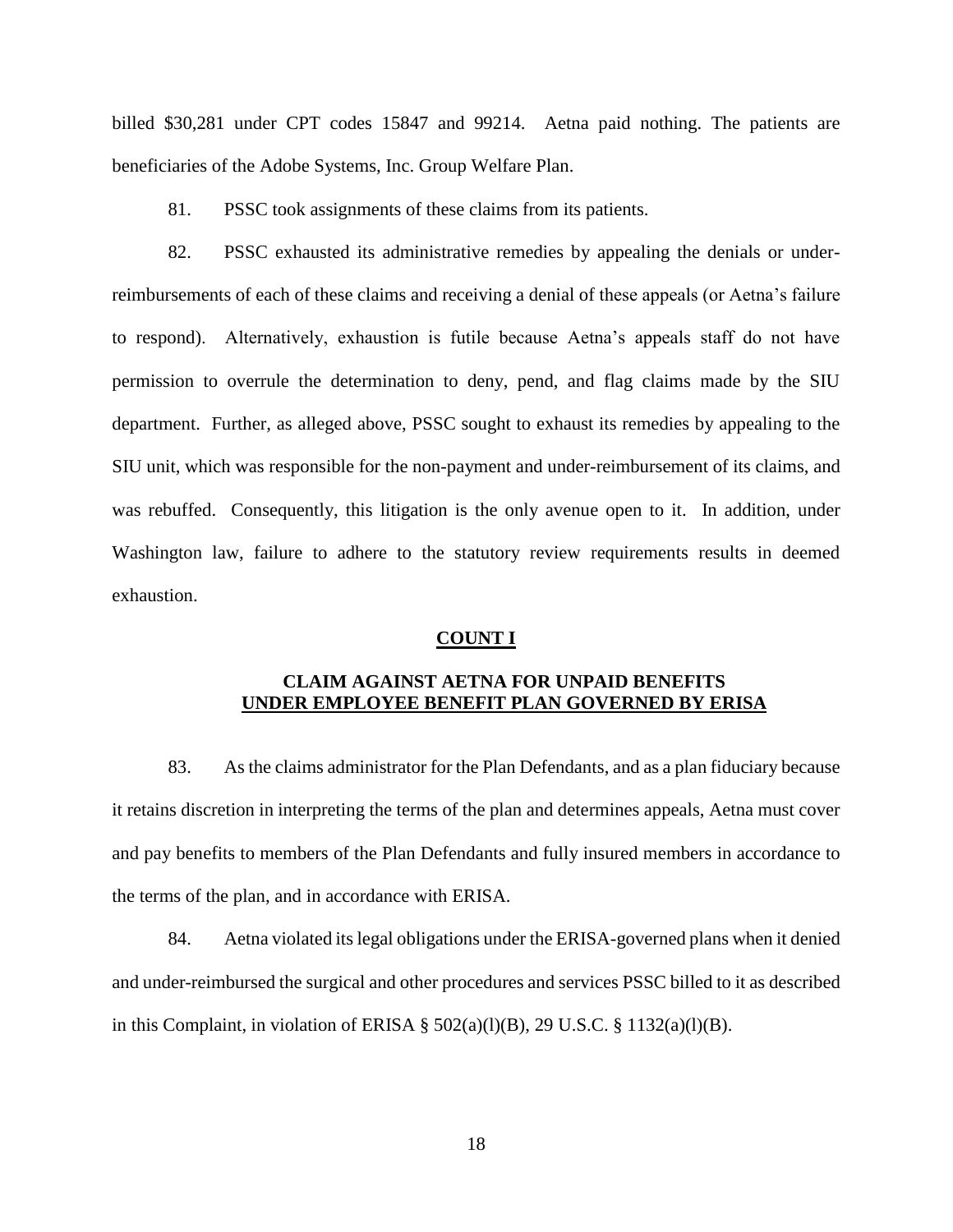85. Plaintiff seeks unpaid benefits, prompt pay interest, and statutory interest back to the date her claim was originally submitted to Aetna. She also seeks attorneys' fees, costs, prejudgment interest and other appropriate relief against Aetna.

### **COUNT II**

# **CLAIM AGAINST BANK OF AMERICA FOR UNPAID BENEFITS UNDER EMPLOYEE BENEFIT PLAN GOVERNED BY ERISA**

86. As the plan administrator and sponsor for the Bank of America plan, Bank of America must cover and pay benefits to Bank of America plan members in accordance to the terms of the plan, and in accordance with ERISA. Bank of America violated its legal obligations under this ERISA-governed plan when, through its third-party administrator, Aetna, it denied and underreimbursed the surgical and other procedures and services PSSC billed to Aetna as described in this Complaint, in violation of ERISA §  $502(a)(l)(B)$ , 29 U.S.C. §  $1132(a)(l)(B)$ .

87. Plaintiff seeks unpaid benefits, prompt pay interest, and statutory interest back to the date her claim was originally submitted. It also seeks attorneys' fees, costs, prejudgment interest and other appropriate relief against Bank of America.

#### **COUNT III**

# **CLAIM AGAINST AMTRAK HEALTH CARE PLAN FOR UNPAID BENEFITS UNDER EMPLOYEE BENEFIT PLAN GOVERNED BY ERISA**

88. As the plan administrator and sponsor for the Amtrak Health Plan, the Plan must cover and pay benefits to plan members in accordance to the terms of the plan, and in accordance with ERISA.

89. Amtrak Health Care Plan violated its legal obligations under this ERISA-governed plan when, through its third-party administrator, Aetna, through its third-party administrator, Aetna, it denied and under-reimbursed the surgical and other procedures and services PSSC billed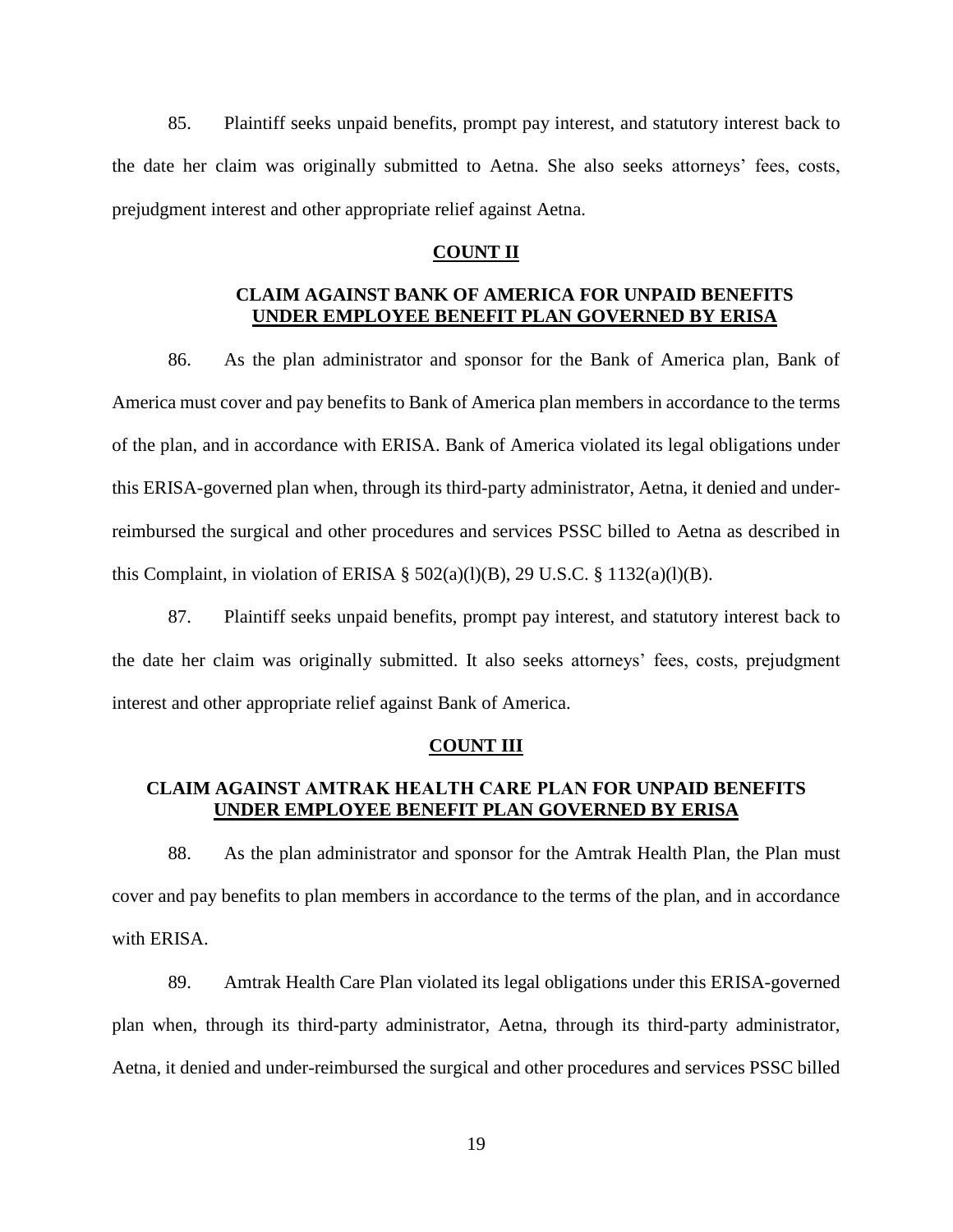to Aetna as described in this Complaint, in violation of ERISA  $\S$  502(a)(l)(B), 29 U.S.C.  $\S$  $1132(a)(l)(B)$ .

90. Plaintiff seeks unpaid benefits, prompt pay interest, and statutory interest back to the date her claim was originally submitted. It also seeks attorneys' fees, costs, prejudgment interest and other appropriate relief against Amtrak Health Care Plan.

### **COUNT IV**

# **CLAIM AGAINST BECHTEL JACOBS COMPANY LLC HEALTH AND WELFARE BENEFIT PLAN FOR UNPAID BENEFITS UNDER EMPLOYEE BENEFIT PLAN GOVERNED BY ERISA**

91. As the plan administrator and sponsor for the Bechtel Jacobs Company LLC Health and Welfare Benefit Plan, the Plan must cover and pay benefits to plan members in accordance to the terms of the plan, and in accordance with ERISA.

92. Bechtel Jacobs Company LLC Health and Welfare Benefit Plan violated its legal obligations under this ERISA-governed plan when, through its third-party administrator, Aetna, it denied and under-reimbursed the surgical and other procedures and services PSSC billed to Aetna as described in this Complaint, in violation of ERISA § 502(a)(l)(B), 29 U.S.C. § 1132(a)(l)(B).

93. Plaintiff seeks unpaid benefits, prompt pay interest, and statutory interest back to the date her claim was originally submitted. It also seeks attorneys' fees, costs, prejudgment interest and other appropriate relief against Bechtel Jacobs Company LLC Health and Welfare Benefit Plan.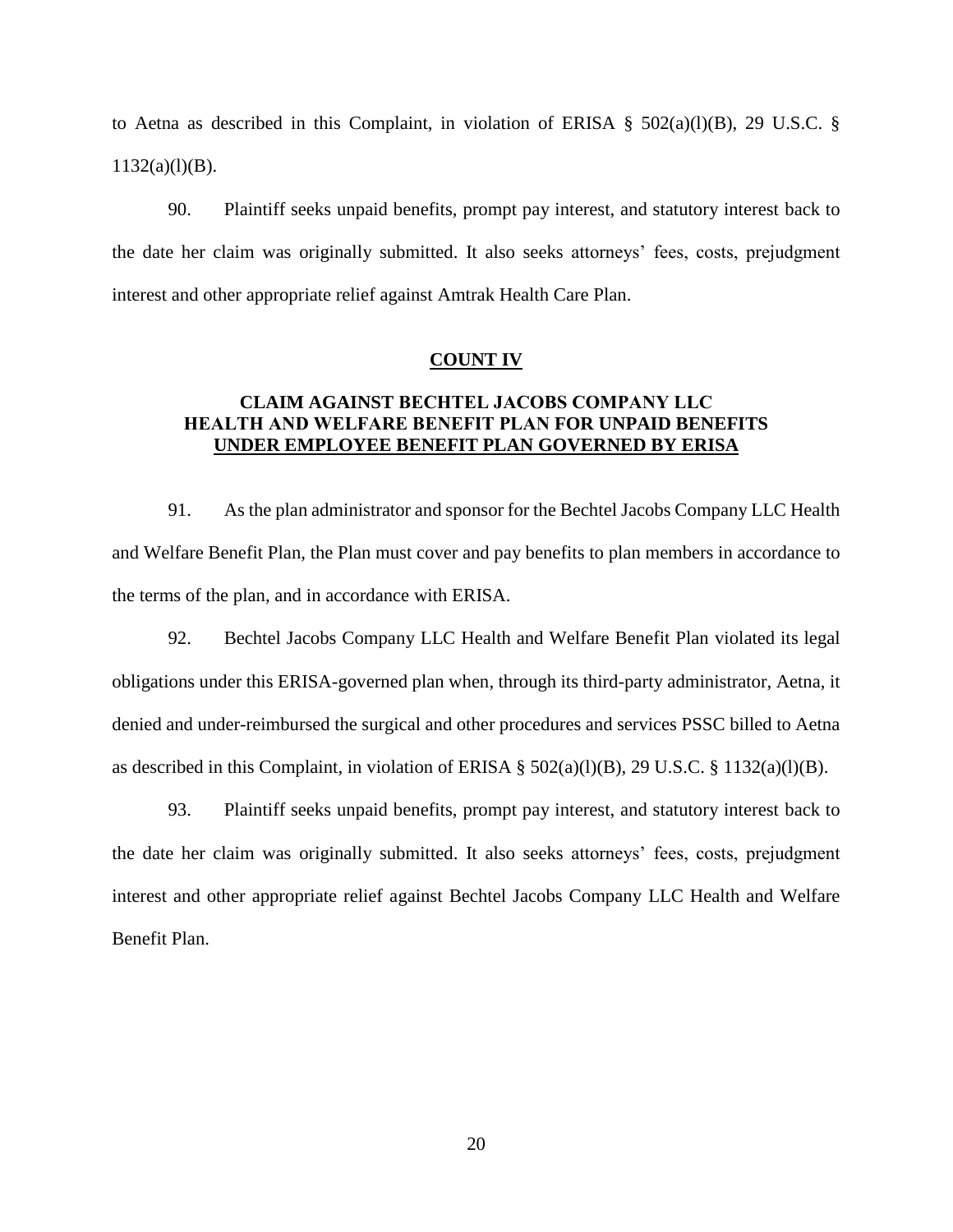### **COUNT V**

## **CLAIM AGAINST NORDSTROM, INC. CLASSIC PLAN FOR UNPAID BENEFITS UNDER EMPLOYEE BENEFIT PLAN GOVERNED BY ERISA**

94. As the plan administrator and sponsor for the Nordstrom, Inc. Classic Plan, the Plan must cover and pay benefits to plan members in accordance to the terms of the plan, and in accordance with ERISA.

95. Nordstrom, Inc. Classic Plan violated its legal obligations under this ERISAgoverned plan when, through its third-party administrator, Aetna, it denied and under-reimbursed the surgical and other procedures and services PSSC billed to Aetna as described in this Complaint, in violation of ERISA § 502(a)(l)(B), 29 U.S.C. § 1132(a)(l)(B).

96. Plaintiff seeks unpaid benefits, prompt pay interest, and statutory interest back to the date her claim was originally submitted. It also seeks attorneys' fees, costs, prejudgment interest and other appropriate relief against Nordstrom, Inc. Classic Plan.

### **COUNT VI**

## **CLAIM AGAINST STARBUCKS HEALTH CARE PLAN FOR UNPAID BENEFITS UNDER EMPLOYEE BENEFIT PLAN GOVERNED BY ERISA**

97. As the plan administrator and sponsor for the Starbucks Health Care Plan, the Plan must cover and pay benefits to plan members in accordance to the terms of the plan, and in accordance with ERISA.

98. Starbucks Health Care Plan violated its legal obligations under this ERISAgoverned plan when, through its third-party administrator, Aetna, it denied and under-reimbursed the surgical and other procedures and services PSSC billed to Aetna as described in this Complaint, in violation of ERISA § 502(a)(l)(B), 29 U.S.C. § 1132(a)(l)(B).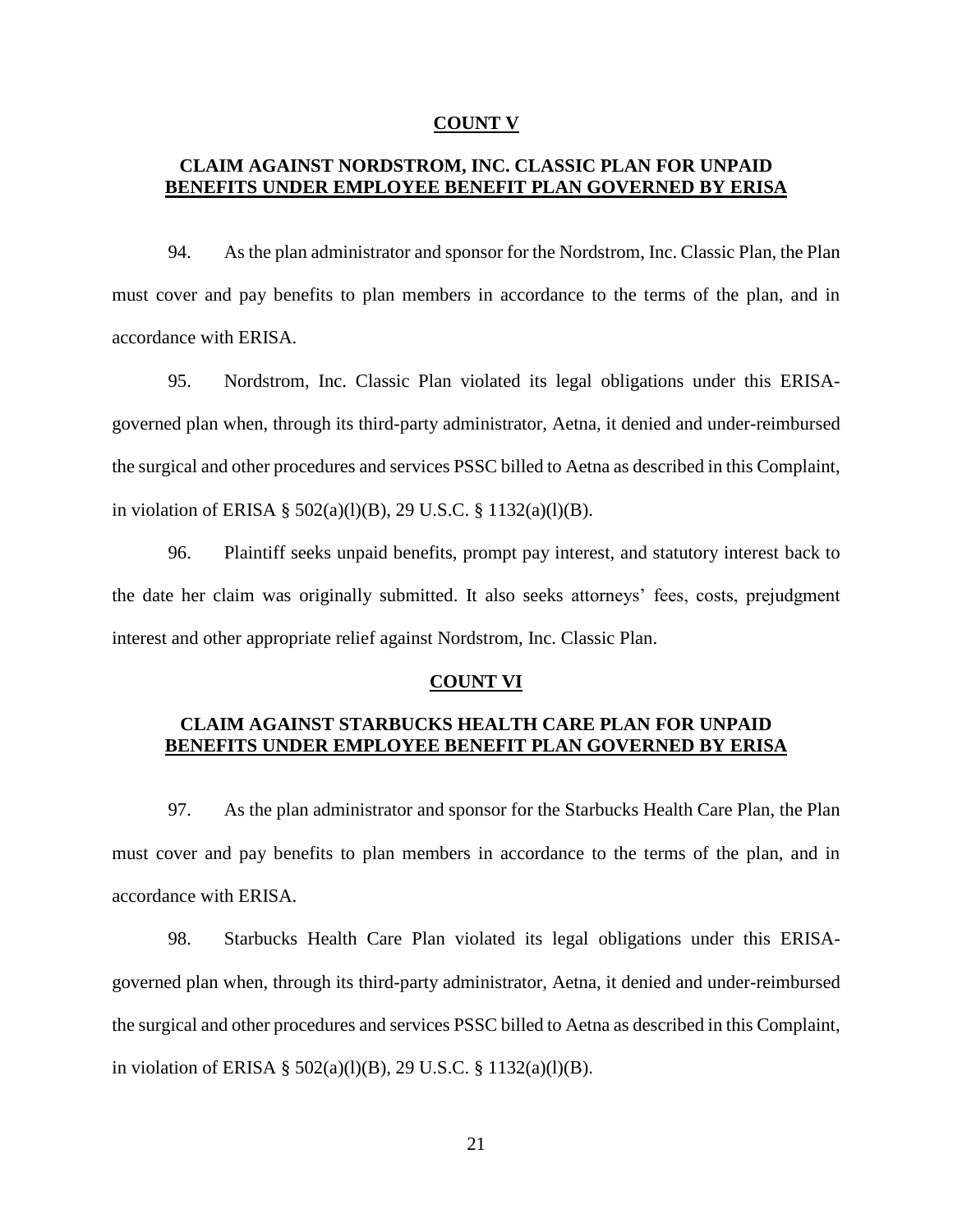99. Plaintiff seeks unpaid benefits, prompt pay interest, and statutory interest back to the date her claim was originally submitted. It also seeks attorneys' fees, costs, prejudgment interest and other appropriate relief against Starbucks Health Care Plan.

### **COUNT VII**

## **CLAIM AGAINST COSTCO WHOLESALE HEALTH PLAN FOR UNPAID BENEFITS UNDER EMPLOYEE BENEFIT PLAN GOVERNED BY ERISA**

100. As the plan administrator and sponsor for the Costco Wholesale Health Plan, the Plan must cover and pay benefits to plan members in accordance to the terms of the plan, and in accordance with ERISA.

101. Costco Wholesale Health Plan violated its legal obligations under this ERISAgoverned plan when, through its third-party administrator, Aetna, it denied and under-reimbursed the surgical and other procedures and services PSSC billed to Aetna as described in this Complaint, in violation of ERISA § 502(a)(l)(B), 29 U.S.C. § 1132(a)(l)(B).

102. Plaintiff seeks unpaid benefits, prompt pay interest, and statutory interest back to the date her claim was originally submitted. It also seeks attorneys' fees, costs, prejudgment interest and other appropriate relief against Costco Wholesale Health Plan.

#### **COUNT VIII**

## **CLAIM AGAINST LOCKHEED MARTIN CORPORATION TOTAL HEALTH PLAN FOR UNPAID BENEFITS UNDER EMPLOYEE BENEFIT PLAN GOVERNED BY ERISA**

103. As the plan administrator and sponsor for the Lockheed Martin Corporation Total Health Plan, the Plan must cover and pay benefits to plan members in accordance to the terms of the plan, and in accordance with ERISA.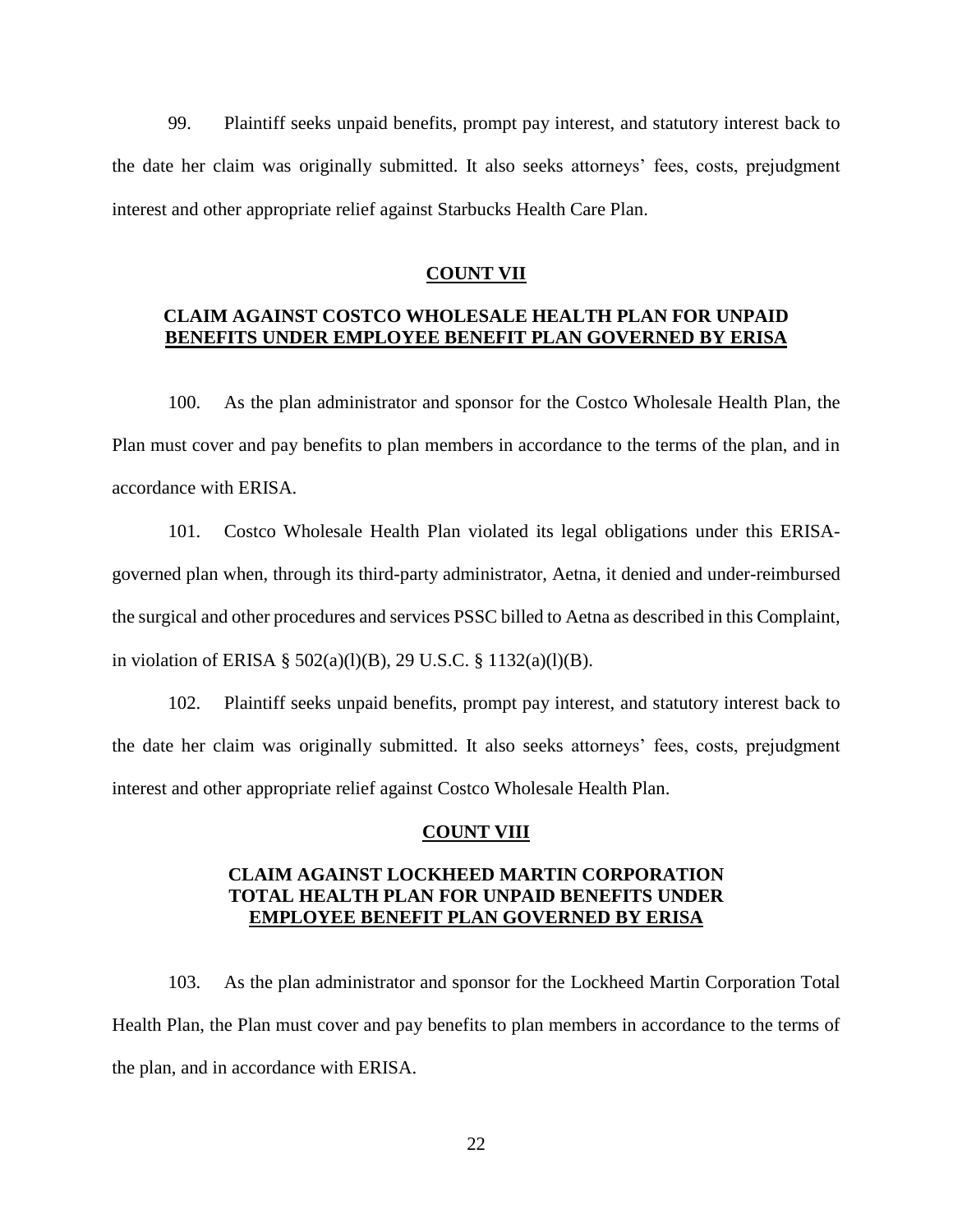104. Lockheed Martin Corporation Total Health Plan violated its legal obligations under this ERISA-governed plan when, through its third-party administrator, Aetna, it denied and underreimbursed the surgical and other procedures and services PSSC billed to Aetna as described in this Complaint, in violation of ERISA  $\S$  502(a)(l)(B), 29 U.S.C.  $\S$  1132(a)(l)(B).

105. Plaintiff seeks unpaid benefits, prompt pay interest, and statutory interest back to the date her claim was originally submitted. It also seeks attorneys' fees, costs, prejudgment interest and other appropriate relief against Lockheed Martin Corporation Total Health Plan.

### **COUNT IX**

# **CLAIM AGAINST ADOBE SYSTEMS, INC. GROUP WELFARE PLAN FOR UNPAID BENEFITS UNDER EMPLOYEE BENEFIT PLAN GOVERNED BY ERISA**

106. As the plan administrator and sponsor for the Adobe Systems, Inc. Group Welfare Plan, the Plan must cover and pay benefits to plan members in accordance to the terms of the plan, and in accordance with ERISA.

107. Adobe Systems, Inc. Group Welfare Plan violated its legal obligations under this ERISA-governed plan when, through its third-party administrator, Aetna, it denied and underreimbursed the surgical and other procedures and services PSSC billed to Aetna as described in this Complaint, in violation of ERISA  $\S$  502(a)(l)(B), 29 U.S.C.  $\S$  1132(a)(l)(B).

108. Plaintiff seeks unpaid benefits, prompt pay interest, and statutory interest back to the date her claim was originally submitted. It also seeks attorneys' fees, costs, prejudgment interest and other appropriate relief against Adobe Systems, Inc. Group Welfare Plan.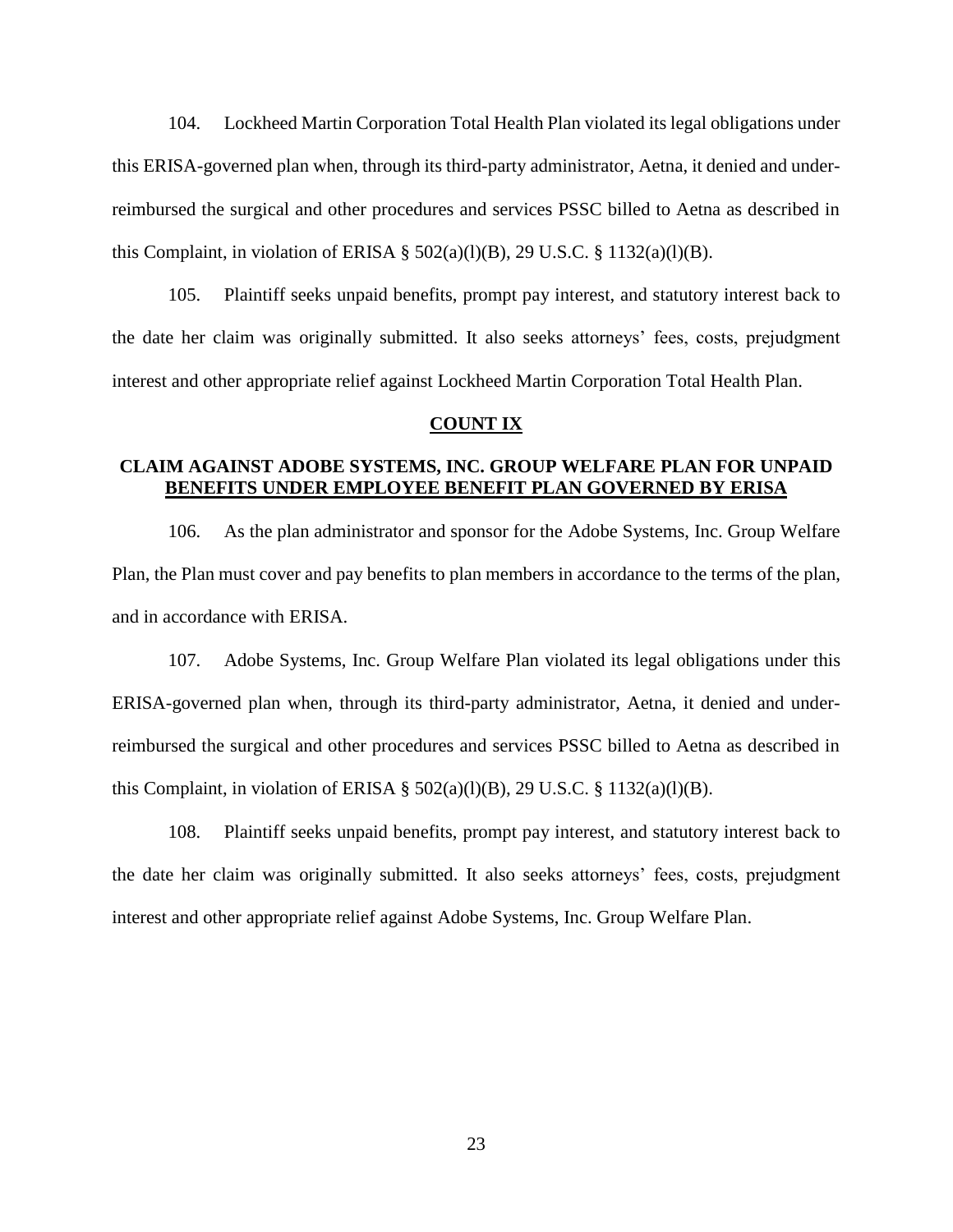#### **COUNT X**

## **IMPLIED-IN-LAW CONTRACT/UNJUST ENRICHMENT**

109. PSSC conferred as direct benefit upon Aetna and Plan Defendants Anchorage and Alaska (the "non-ERISA Defendants") by providing valuable, covered, and medically necessary health care services to Aetna's subscribers and the non-ERISA Defendants' employees with the express authorization and approval of Aetna or through the established course of dealing as the party responsible for payment for these health care services.

110. As the responsible party for providing access to its subscribers and employees for payment, Aetna and the non-ERISA Defendants derived a direct benefit from PSSC's provision of these health care services for its subscribers and employees because PSSC provided the health care services at its own expense by which Aetna and the non-ERISA Defendants fulfilled their contractual obligations to each other and to their subscribers and employees who pay premiums.

111. Aetna and the non-ERISA Defendants voluntarily accepted, retained, and enjoyed the benefits conferred by PSSC, at PSSC's expense, with the knowledge that PSSC expected to be paid the value of its services.

112. Aetna failed to pay the value of PSSC's health care services. Utilizing its claims processing software, it first under-reimbursed PSSC's claims and then denied every claim for every date of service for every procedure. Aetna retained the funds it would otherwise have reimbursed PSSC.

113. Aetna also did so by failing to follow the requirements of Washington law. WAC 284-43-3070 requires that a carrier or health plan's notice must include the following information, worded in plain language:

a. (a) The specific reasons for the adverse benefit determination;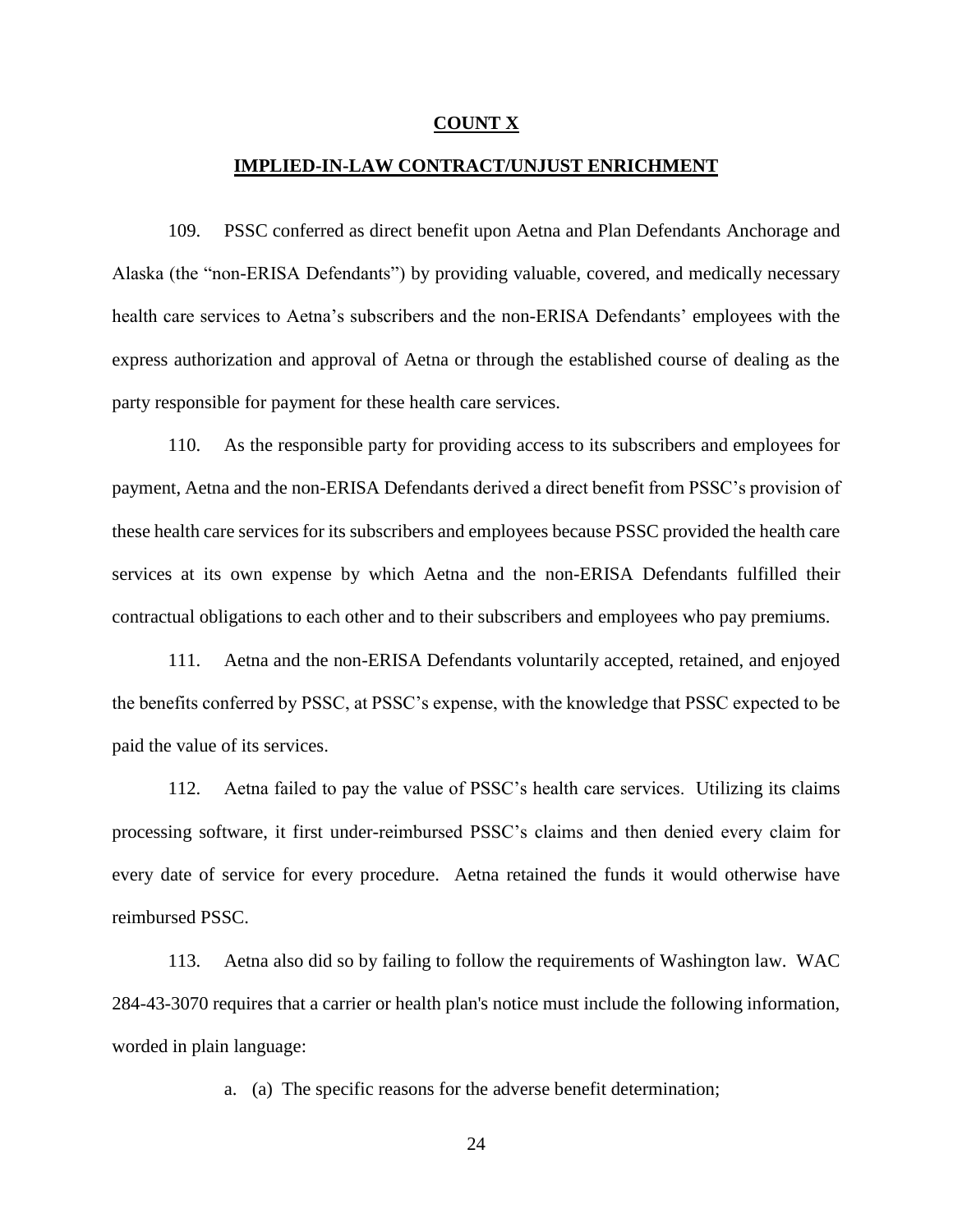- b. (b) The specific health plan policy or contract sections on which the determination is based, including references to the provisions;
- c. (c) The plan's review procedures, including the appellant's right to a copy of the carrier and health plan's records related to the adverse benefit determination;
- d. (d) The time limits applicable to the review; and
- e. (e) The right of appellants and their providers to present evidence as part of a review of an adverse benefit determination.

114. Aetna denials and flagging of claims included none of the above required information.

115. WAC 284-43-3150 states: "In addition to the requirements of WAC 284-43-3070,

the written determination must include:

- a. (1) The actual reasons for the determination;
- b. (2) If applicable, instructions for obtaining further review of the determination, either through a second level of internal review, if applicable, or using the external review process;
- c. (3) The clinical rationale for the decision, which may be in summary form; and
- d. (4) Instructions on obtaining the clinical review criteria used to make the determination;
- e. (5) A statement that the appellant has up to one hundred eighty days to file a request for external review, and that if review is not requested, the internal review decision is final and binding.
- 116. Aetna included none of the above required information in flagging PSSC's claims.
- 117. Although PSSC appealed the denial of the flagged claims, Aetna either did not

reconsider or ignored the appeal. This was prohibited by WAC 284-43-3110, which requires that the carrier must reconsider the adverse benefit determination: "The carrier must notify the appellant of the review decision within fourteen days of receipt of the request for review, unless the adverse benefit determination involves an experimental or investigational treatment. The carrier must notify the appellant of the review decision within twenty days of receipt of the request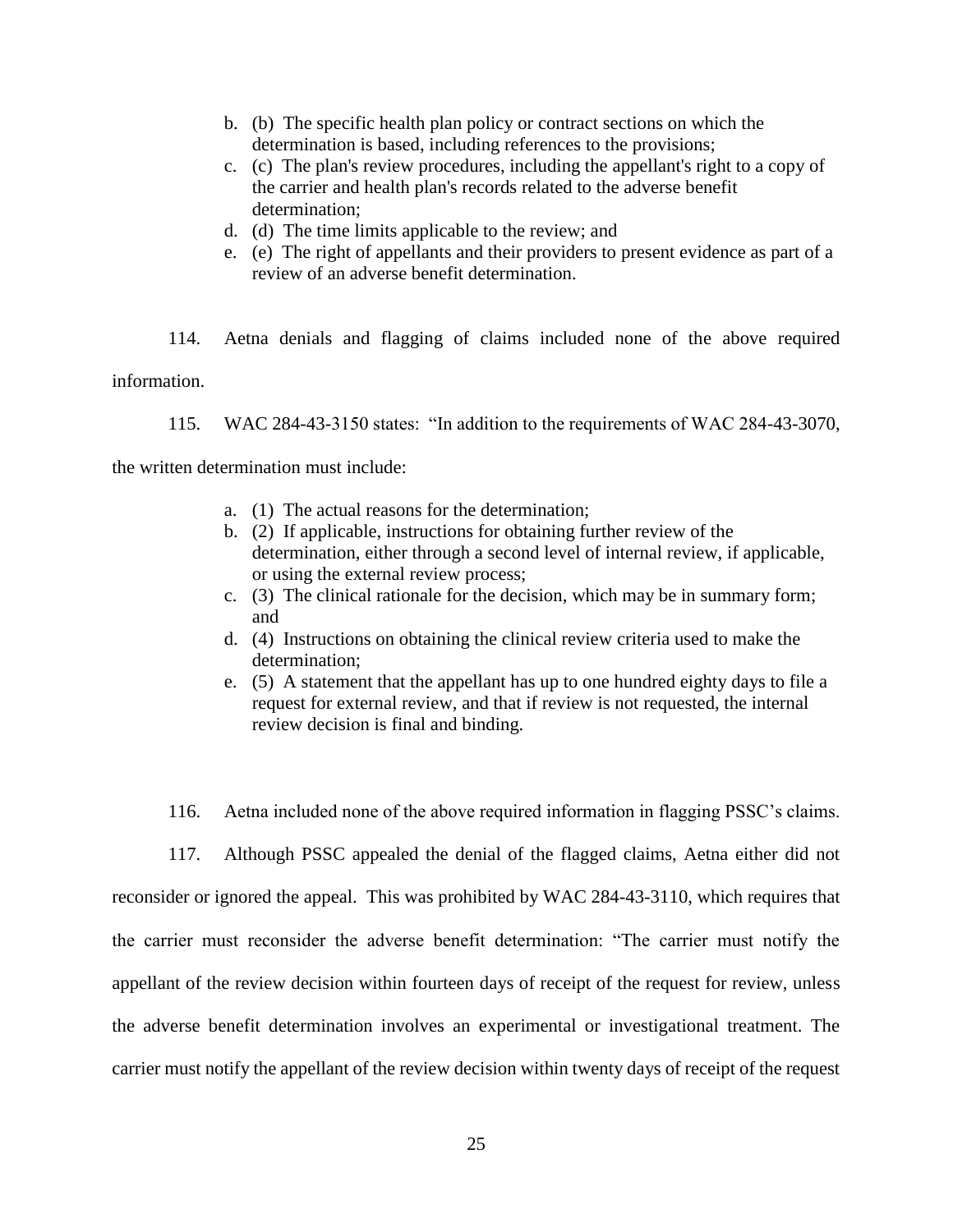for review when the adverse benefit determination involves an experimental or investigational treatment." This requirement precludes precisely what Aetna is alleged to have done here: pended PSSC's claims without further notification, without further review, and in perpetuity.

118. In addition, Aetna violated WAC 284-170-431, Washington's Prompt Pay law, by failing to pay interest on the flagged claims.

119. Under WAC 284-43-3130, when a carrier fails to adhere strictly to the internal review requirements, the internal review process is deemed exhausted.

120. By failing to reimburse PSSC for health care services rendered to Aetna's subscribers and the "non-ERISA Defendants' employees, these Defendants have been unjustly enriched.

121. Plaintiff seeks unpaid benefits, prompt pay interest, and statutory interest back to the date her claim was originally submitted. It also seeks attorneys' fees, costs, prejudgment interest and other appropriate relief.

### **COUNT XI**

### **FRAUDULENT MISREPRESENTATION**

122. Aetna, through SUI investigator Giorgetti, made a series of fraudulent misrepresentations to PSSC. Relying on these representations, PSSC provided health care services to Aetna's subscribers and billed Aetna for such services.

123. On May 5, 2016, Giorgetti denied that PSSC's claims were being "held." As was evidenced in subsequent concessions (made in her July 15, 2016 letter in which she conceded she had pended PSSC's claims all along), her initial denial was fraudulent when made because she had already flagged PSSC's account which pended all PSSC's claims, resulted in nonpayment, or knew that she intended to pend (or hold) PSSC's claims.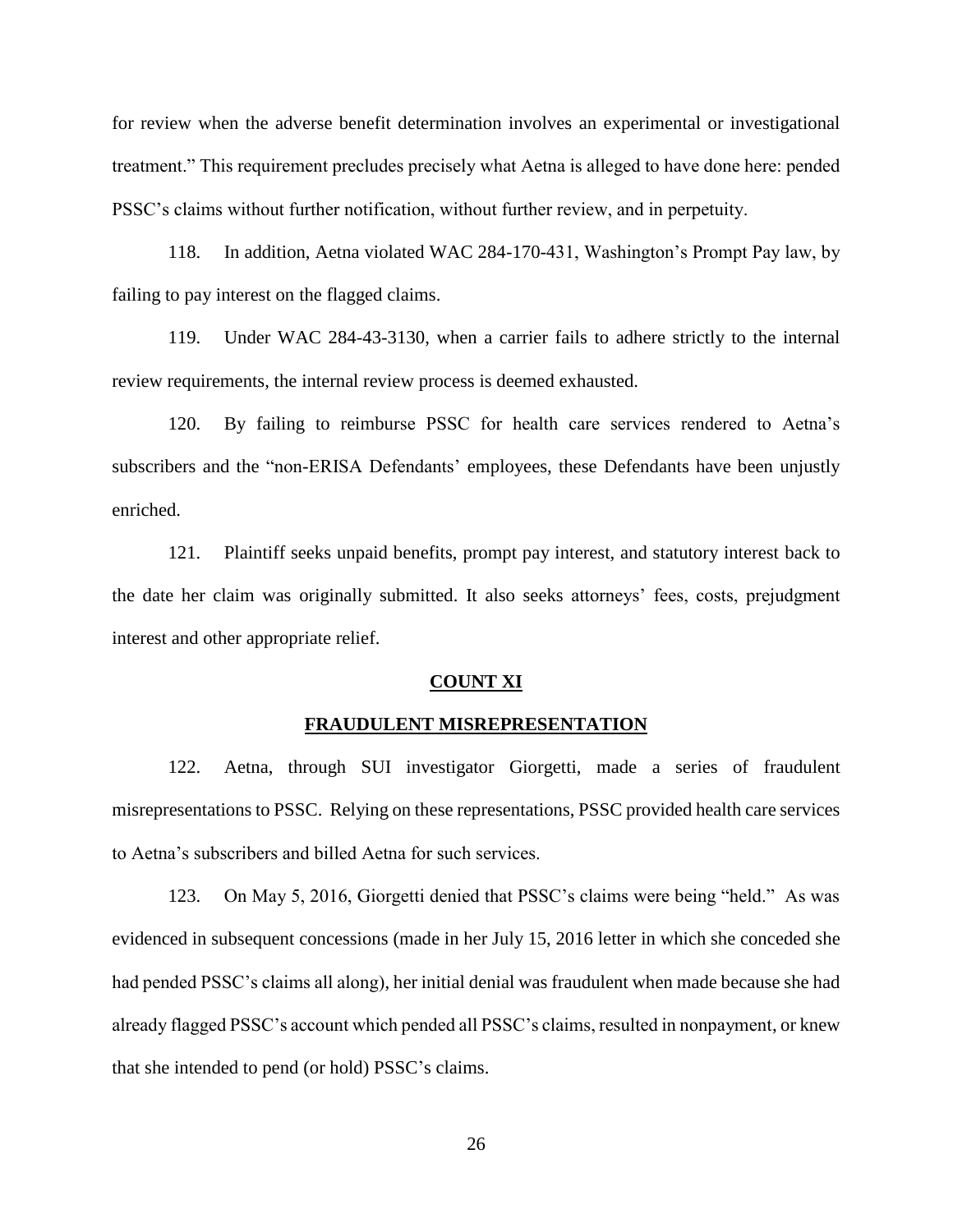124. In the same letter, Giorgetti represented that she would process PSSC's claims upon submission of medical records. This representation was fraudulent when made because she did not process any of PSSC's claims nor review the medical records submitted to her.

125. In an attempt to cover up the flagging of PSSC's claims, Giorgetti set into motion a claims processing system startling in its fraudulence: rather than explain that Aetna had denied PSSC's claims because it had unjustly (and under ERISA and state law, illegally) pended all its claims, the EOBs contained an increasingly bizarre set of so-called remark codes, described above, that not only had nothing to do with the true nature of the denials but actually contradicted each other. Each and every remark code and explanation for the denial of reimbursement alleged in this complaint is fraudulent.

126. PSSC seeks compensatory damages and punitive damages in an amount permitted by applicable law, in addition to attorneys' fees and costs.

### **DEMAND FOR JURY TRIAL**

PSSC respectfully requests a jury trial on all issues so triable.

**WHEREFORE**, Plaintiff demands judgment in its favor against Aetna and the Plan Defendants as follows:

(a) Ordering Aetna and the Plan Defendants to recalculate and issue unpaid benefits to Plaintiff;

(b) Declaring that Aetna and the Plan Defendants breached the terms of the Plan Defendants' plans by failing to reimburse Plaintiff;

(c) Awarding Plaintiff the costs and disbursements of this action, including reasonable attorneys' fees, costs and expenses in amounts to be determined by the Court;

(d) Awarding compensatory and punitive damages;